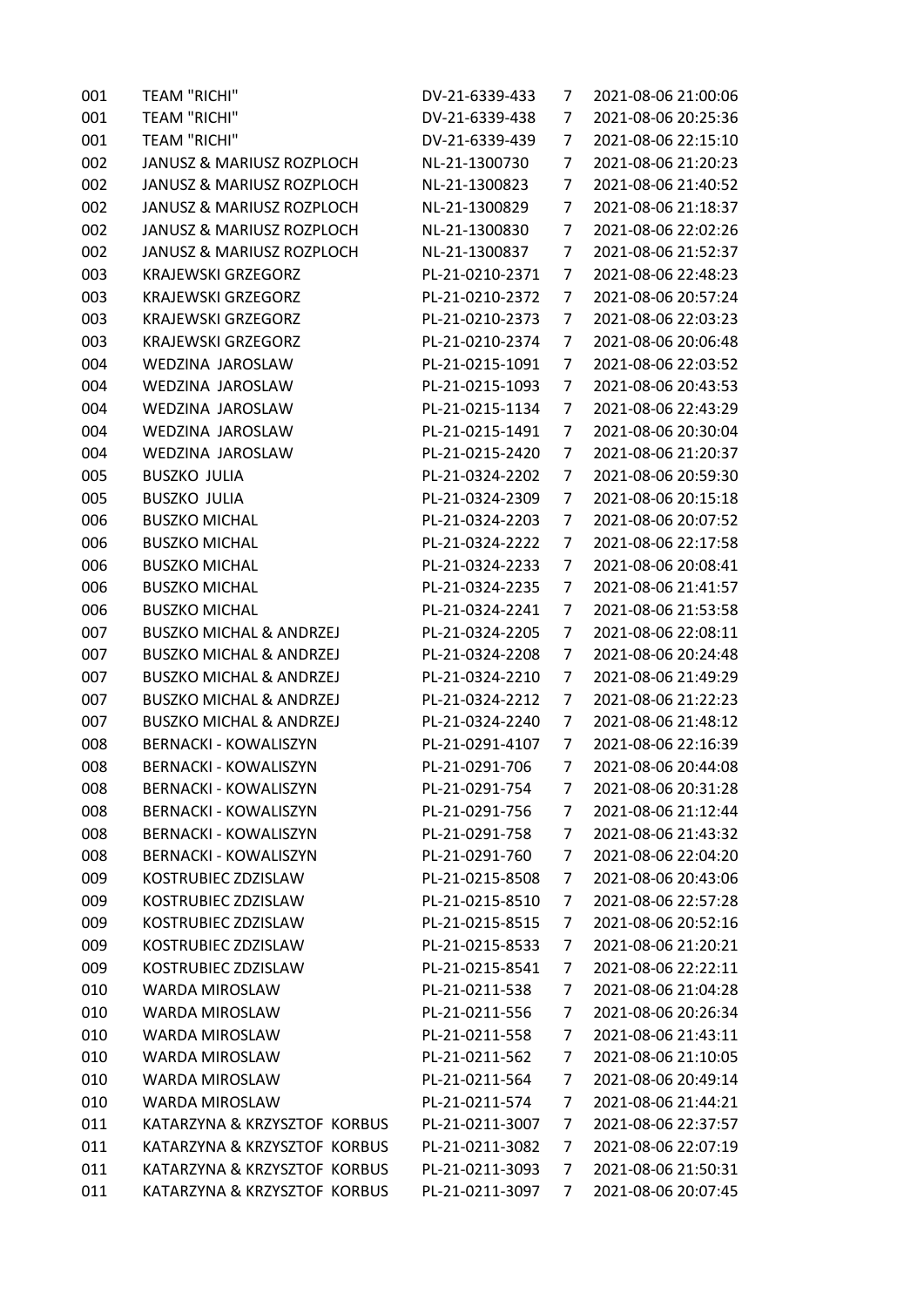| 011 | KATARZYNA & KRZYSZTOF KORBUS        | PL-21-0211-3098  | 7 | 2021-08-06 21:20:58 |
|-----|-------------------------------------|------------------|---|---------------------|
| 012 | KLUCZYNSKI LESZEK I                 | PL-21-0463-8083  | 7 | 2021-08-06 21:42:57 |
| 012 | KLUCZYNSKI LESZEK I                 | PL-21-0463-8084  | 7 | 2021-08-06 21:18:58 |
| 012 | KLUCZYNSKI LESZEK I                 | PL-21-0463-8085  | 7 | 2021-08-06 22:16:54 |
| 012 | KLUCZYNSKI LESZEK I                 | PL-21-0463-8086  | 7 | 2021-08-06 20:14:58 |
| 012 | KLUCZYNSKI LESZEK I                 | PL-21-0463-8087  | 7 | 2021-08-06 22:06:51 |
| 012 | KLUCZYNSKI LESZEK I                 | PL-21-0463-8088  | 7 | 2021-08-06 21:42:08 |
| 013 | <b>BLIEGE FELIX</b>                 | AT-21-605-706    | 7 | 2021-08-06 21:04:18 |
| 013 | <b>BLIEGE FELIX</b>                 | AT-21-605-711    | 7 | 2021-08-06 22:22:50 |
| 013 | <b>BLIEGE FELIX</b>                 | AT-21-605-718    | 7 | 2021-08-06 20:40:50 |
| 013 | <b>BLIEGE FELIX</b>                 | AT-21-605-721    | 7 | 2021-08-06 21:34:53 |
| 013 | <b>BLIEGE FELIX</b>                 | AT-21-605-724    | 7 | 2021-08-06 20:43:23 |
| 014 | CALUJ WIESLAW                       | PL-21-0223-12205 | 7 | 2021-08-06 20:44:03 |
| 014 | CALUJ WIESLAW                       | PL-21-0223-12209 | 7 | 2021-08-06 21:43:54 |
| 014 | CALUJ WIESLAW                       | PL-21-0223-12226 | 7 | 2021-08-06 22:21:54 |
| 014 | CALUJ WIESLAW                       | PL-21-0223-12227 | 7 | 2021-08-06 22:29:53 |
| 014 | CALUJ WIESLAW                       | PL-21-0223-12283 | 7 | 2021-08-06 21:34:42 |
| 014 | CALUJ WIESLAW                       | PL-21-0223-12291 | 7 | 2021-08-06 20:26:00 |
| 015 | WEDZINA WIESLAW                     | PL-21-0215-1495  | 7 | 2021-08-06 20:57:57 |
| 015 | WEDZINA WIESLAW                     | PL-21-0215-2406  | 7 | 2021-08-06 21:19:01 |
| 015 | WEDZINA WIESLAW                     | PL-21-0215-2408  | 7 | 2021-08-06 21:12:55 |
| 015 | <b>WEDZINA WIESLAW</b>              | PL-21-0215-2410  | 7 | 2021-08-06 20:58:26 |
| 016 | TEAM SIATKA & LIPIAN                | PL-21-0208-8931  | 7 | 2021-08-06 21:52:49 |
| 016 | TEAM SIATKA & LIPIAN                | PL-21-0208-8938  | 7 | 2021-08-06 20:08:05 |
| 016 | TEAM SIATKA & LIPIAN                | PL-21-0208-8942  | 7 | 2021-08-06 20:49:43 |
| 016 | TEAM SIATKA & LIPIAN                | PL-21-0208-8956  | 7 | 2021-08-06 21:43:44 |
| 016 | TEAM SIATKA & LIPIAN                | PL-21-0208-8997  | 7 | 2021-08-06 20:32:53 |
| 017 | LUKASZ I MONIKA LIPIAN              | PL-21-0208-8932  | 7 | 2021-08-06 22:13:43 |
| 017 | LUKASZ I MONIKA LIPIAN              | PL-21-0208-8937  | 7 | 2021-08-06 20:44:52 |
| 017 | LUKASZ I MONIKA LIPIAN              | PL-21-0208-8946  | 7 | 2021-08-06 20:42:37 |
| 017 | LUKASZ I MONIKA LIPIAN              | PL-21-0208-8949  | 7 | 2021-08-06 21:36:25 |
| 017 | LUKASZ I MONIKA LIPIAN              | PL-21-0208-8959  | 7 | 2021-08-06 22:55:25 |
| 017 | LUKASZ I MONIKA LIPIAN              | PL-21-0208-8999  | 7 | 2021-08-06 21:46:13 |
| 018 | "MADZIAR"                           | PL-21-0463-1808  | 7 | 2021-08-06 22:14:49 |
| 018 | "MADZIAR"                           | PL-21-0463-1812  | 7 | 2021-08-06 20:44:38 |
| 018 | "MADZIAR"                           | PL-21-0463-1813  | 7 | 2021-08-06 20:11:16 |
| 018 | "MADZIAR"                           | PL-21-0463-1816  | 7 | 2021-08-06 21:05:17 |
| 019 | KROLIKOWSKI & MOREL TEAM            | PL-21-0493-15018 | 7 | 2021-08-06 22:41:08 |
| 019 | <b>KROLIKOWSKI &amp; MOREL TEAM</b> | PL-21-0493-15026 | 7 | 2021-08-06 20:09:39 |
| 019 | KROLIKOWSKI & MOREL TEAM            | PL-21-0493-15112 | 7 | 2021-08-06 22:32:20 |
| 019 | KROLIKOWSKI & MOREL TEAM            | PL-21-0493-15144 | 7 | 2021-08-06 21:47:27 |
| 019 | KROLIKOWSKI & MOREL TEAM            | PL-21-0493-15153 | 7 | 2021-08-06 20:52:53 |
| 020 | <b>KURKOWSKI SLAWOMIR</b>           | PL-21-0321-4970  | 7 | 2021-08-06 22:15:42 |
| 020 | <b>KURKOWSKI SLAWOMIR</b>           | PL-21-0321-4990  | 7 | 2021-08-06 20:22:42 |
| 020 | KURKOWSKI SLAWOMIR                  | PL-21-0321-5000  | 7 | 2021-08-06 20:06:51 |
| 021 | <b>BANDA SWIROFFF</b>               | GB-21-Z-61600    | 7 | 2021-08-06 21:47:49 |
| 021 | <b>BANDA SWIROFFF</b>               | PL-21-0207-1808  | 7 | 2021-08-06 21:41:48 |
| 021 | <b>BANDA SWIROFFF</b>               | PL-21-0263-3937  | 7 | 2021-08-06 20:14:48 |
| 021 | <b>BANDA SWIROFFF</b>               | PL-21-0266-3903  | 7 | 2021-08-06 22:32:36 |
| 021 | <b>BANDA SWIROFFF</b>               | SU-21-R-700      | 7 | 2021-08-06 20:47:58 |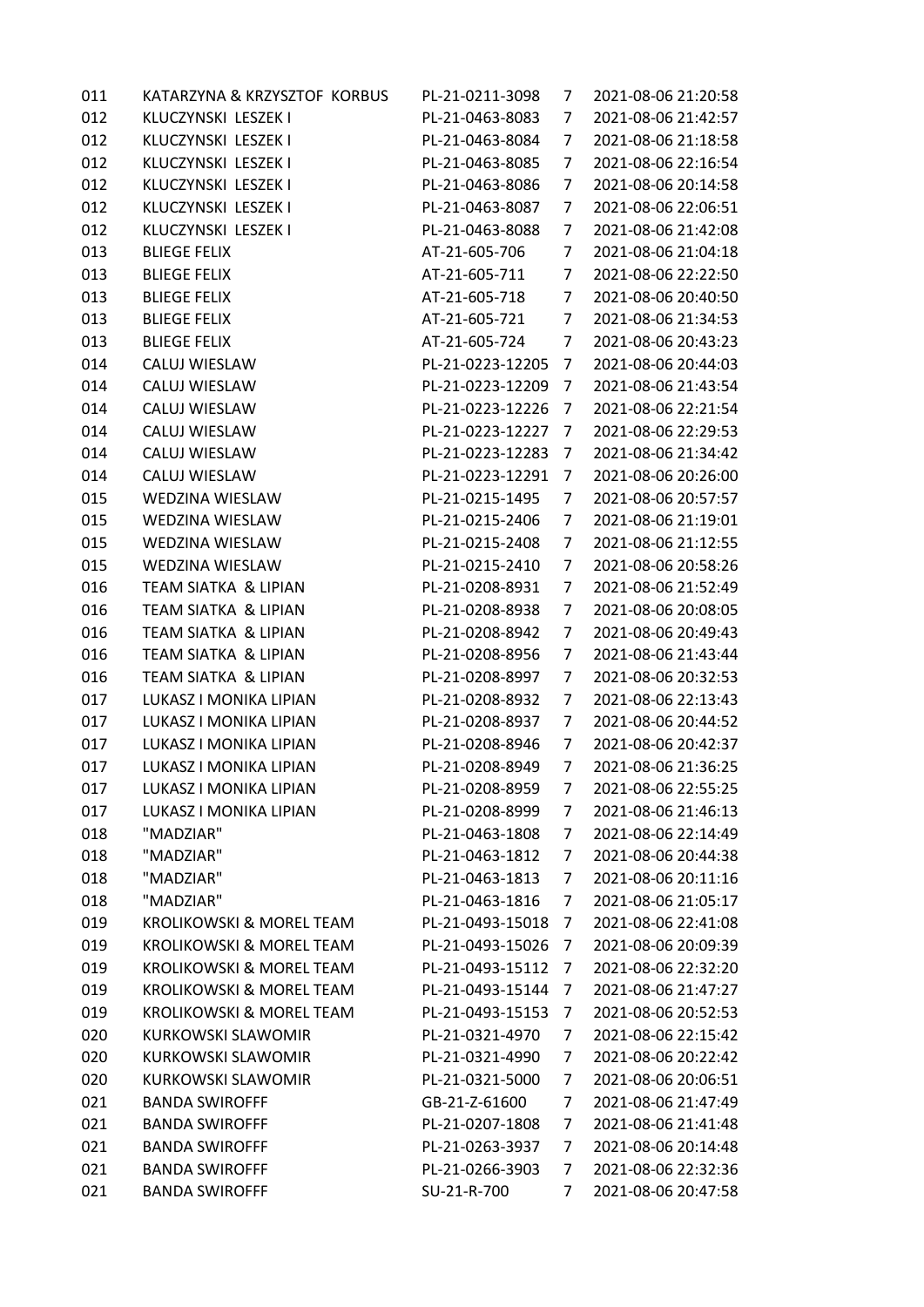| 022 | <b>KLIMAS MIROSLAW</b> | PL-21-0235-5804 | 7              | 2021-08-06 22:38:53 |
|-----|------------------------|-----------------|----------------|---------------------|
| 022 | <b>KLIMAS MIROSLAW</b> | PL-21-0235-5806 | 7              | 2021-08-06 22:04:47 |
| 022 | <b>KLIMAS MIROSLAW</b> | PL-21-0235-5812 | 7              | 2021-08-06 20:08:48 |
| 022 | <b>KLIMAS MIROSLAW</b> | PL-21-0235-5814 | 7              | 2021-08-06 20:17:47 |
| 022 | <b>KLIMAS MIROSLAW</b> | PL-21-0235-5899 | 7              | 2021-08-06 22:49:37 |
| 023 | O.I.S. KRAWCZAK        | PL-21-07-11712  | 7              | 2021-08-06 20:47:22 |
| 023 | O.I.S. KRAWCZAK        | PL-21-07-11718  | 7              | 2021-08-06 21:21:39 |
| 023 | O.I.S. KRAWCZAK        | PL-21-07-11721  | 7              | 2021-08-06 20:49:29 |
| 023 | O.I.S. KRAWCZAK        | PL-21-07-11787  | 7              | 2021-08-06 22:23:02 |
| 023 | O.I.S. KRAWCZAK        | PL-21-07-11793  | 7              | 2021-08-06 20:57:43 |
| 024 | <b>RAZIK MAREK</b>     | DV-21-8867-43   | 7              | 2021-08-06 20:24:29 |
| 024 | <b>RAZIK MAREK</b>     | DV-21-8867-53   | 7              | 2021-08-06 20:31:20 |
| 024 | <b>RAZIK MAREK</b>     | DV-21-8867-70   | 7              | 2021-08-06 20:26:42 |
| 024 | <b>RAZIK MAREK</b>     | DV-21-8867-83   | 7              | 2021-08-06 21:52:17 |
| 024 | <b>RAZIK MAREK</b>     | DV-21-8867-92   | 7              | 2021-08-06 20:15:55 |
| 024 | <b>RAZIK MAREK</b>     | DV-21-8867-97   | 7              | 2021-08-06 22:57:54 |
| 025 | ZAK & HULAS            | PL-21-0412-2001 | 7              | 2021-08-06 20:16:13 |
| 025 | ZAK & HULAS            | PL-21-0412-2005 | 7              | 2021-08-06 20:04:44 |
| 025 | ZAK & HULAS            | PL-21-0412-2011 | 7              | 2021-08-06 20:59:56 |
| 025 | ZAK & HULAS            | PL-21-0412-2019 | 7              | 2021-08-06 20:32:04 |
| 025 | ZAK & HULAS            | PL-21-0412-2028 | 7              | 2021-08-06 20:17:17 |
| 025 | ZAK & HULAS            | PL-21-0412-2040 | 7              | 2021-08-06 20:58:35 |
| 026 | KIELBASA KRZYSZTOF     | PL-21-0311-9514 | 7              | 2021-08-06 20:59:15 |
| 026 | KIELBASA KRZYSZTOF     | PL-21-0311-9515 | 7              | 2021-08-06 21:45:13 |
| 026 | KIELBASA KRZYSZTOF     | PL-21-0311-9516 | 7              | 2021-08-06 20:47:33 |
| 026 | KIELBASA KRZYSZTOF     | PL-21-0311-9518 | 7              | 2021-08-06 20:09:18 |
| 026 | KIELBASA KRZYSZTOF     | PL-21-0311-9521 | 7              | 2021-08-06 22:12:50 |
| 026 | KIELBASA KRZYSZTOF     | PL-21-0311-9589 | 7              | 2021-08-06 21:42:34 |
| 027 | <b>TEAM KACZOR</b>     | PL-21-0412-3210 | 7              | 2021-08-06 20:08:11 |
| 027 | <b>TEAM KACZOR</b>     | PL-21-0412-3218 | 7              | 2021-08-06 20:50:31 |
| 027 | TEAM KACZOR            | PL-21-0412-3261 | 7              | 2021-08-06 20:22:22 |
| 027 | <b>TEAM KACZOR</b>     | PL-21-0412-3265 | $\overline{7}$ | 2021-08-06 20:55:03 |
| 027 | <b>TEAM KACZOR</b>     | PL-21-0412-3268 | 7              | 2021-08-06 20:53:36 |
| 027 | <b>TEAM KACZOR</b>     | PL-21-0412-3269 | 7              | 2021-08-06 21:33:55 |
| 028 | <b>GUMIENIAK ARTUR</b> | GB-21-V-207563  | 7              | 2021-08-06 20:17:55 |
| 028 | <b>GUMIENIAK ARTUR</b> | GB-21-V-207564  | 7              | 2021-08-06 20:44:24 |
| 028 | <b>GUMIENIAK ARTUR</b> | GB-21-V-207565  | 7              | 2021-08-06 22:13:36 |
| 028 | <b>GUMIENIAK ARTUR</b> | PL-21-0430-923  | 7              | 2021-08-06 21:37:31 |
| 028 | <b>GUMIENIAK ARTUR</b> | PL-21-0430-944  | 7              | 2021-08-06 21:10:17 |
| 029 | STYPCZYNSKI DARIUSZ    | PL-21-0473-9601 | 7              | 2021-08-06 22:51:03 |
| 029 | STYPCZYNSKI DARIUSZ    | PL-21-0473-9616 | 7              | 2021-08-06 20:16:47 |
| 029 | STYPCZYNSKI DARIUSZ    | PL-21-0473-9618 | 7              | 2021-08-06 21:54:16 |
| 029 | STYPCZYNSKI DARIUSZ    | PL-21-0473-9619 | 7              | 2021-08-06 20:08:27 |
| 029 | STYPCZYNSKI DARIUSZ    | PL-21-0473-9620 | 7              | 2021-08-06 22:29:45 |
| 029 | STYPCZYNSKI DARIUSZ    | PL-21-0473-9621 | 7              | 2021-08-06 21:42:22 |
| 030 | TEAM BLECHARZ - MULLER | DV-21-1078-640  | 7              | 2021-08-06 22:03:37 |
| 030 | TEAM BLECHARZ - MULLER | DV-21-1078-647  | 7              | 2021-08-06 20:56:39 |
| 030 | TEAM BLECHARZ - MULLER | DV-21-1078-651  | 7              | 2021-08-06 21:51:22 |
| 030 | TEAM BLECHARZ - MULLER | PL-21-0499-4519 | 7              | 2021-08-06 21:54:50 |
| 030 | TEAM BLECHARZ - MULLER | PL-21-0499-4521 | 7              | 2021-08-06 22:07:30 |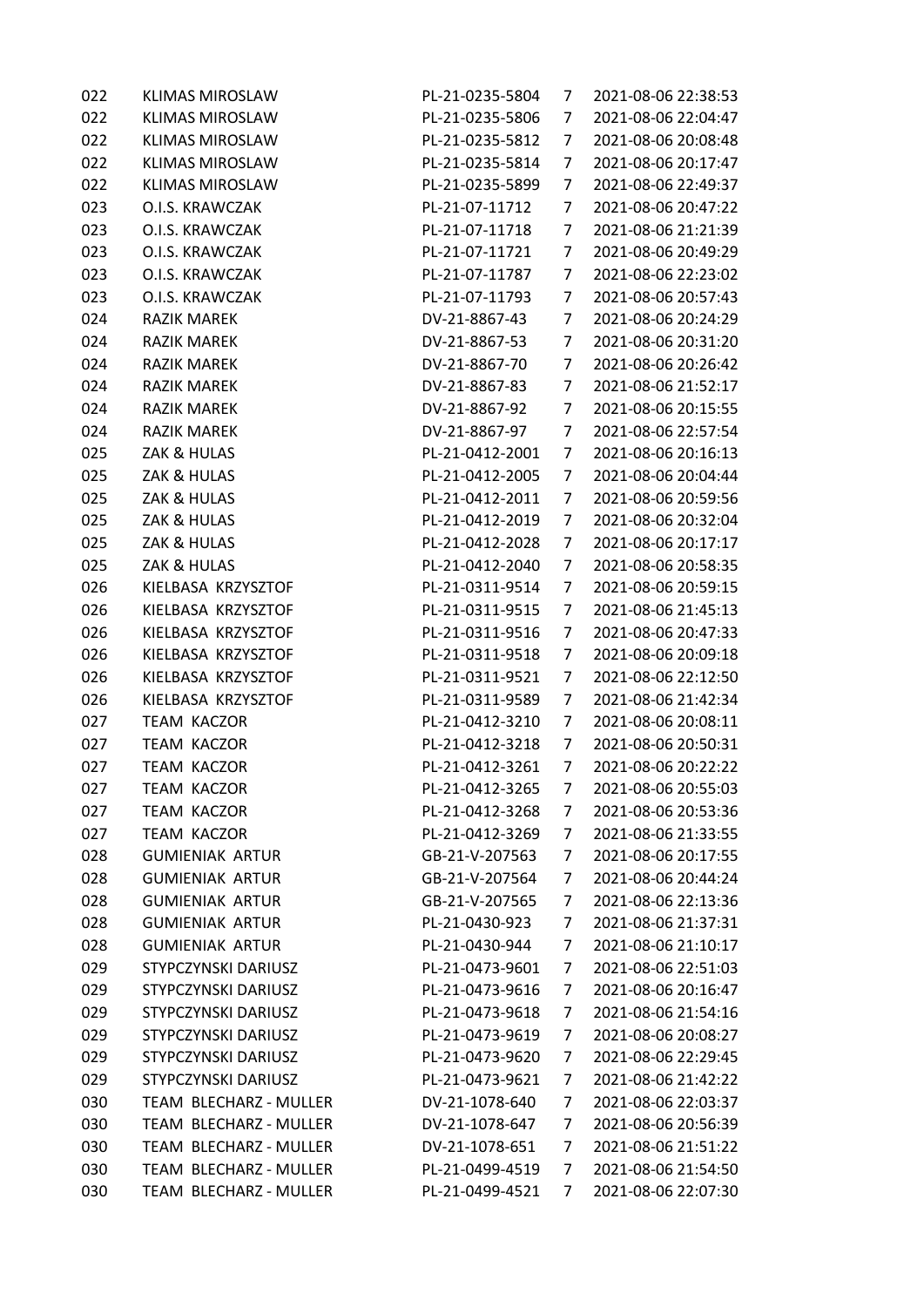| 030 | TEAM BLECHARZ - MULLER         | PL-21-0499-4526  | 7 | 2021-08-06 21:19:43 |
|-----|--------------------------------|------------------|---|---------------------|
| 31  | CIOS-MAR                       | PL-21-0412-5504  | 7 | 2021-08-06 21:22:35 |
| 31  | CIOS-MAR                       | PL-21-0412-5513  | 7 | 2021-08-06 21:48:01 |
| 31  | CIOS-MAR                       | PL-21-0412-5518  | 7 | 2021-08-06 20:31:32 |
| 31  | CIOS-MAR                       | PL-21-0412-5520  | 7 | 2021-08-06 21:09:34 |
| 31  | CIOS-MAR                       | PL-21-0412-5523  | 7 | 2021-08-06 22:31:51 |
| 31  | CIOS-MAR                       | PL-21-0412-5632  | 7 | 2021-08-06 21:12:41 |
| 032 | <b>KRYSTKI</b>                 | PL-21-0413-11567 | 7 | 2021-08-06 21:37:05 |
| 032 | <b>KRYSTKI</b>                 | PL-21-0413-11569 | 7 | 2021-08-06 20:15:47 |
| 032 | <b>KRYSTKI</b>                 | PL-21-0413-11571 | 7 | 2021-08-06 21:47:30 |
| 032 | <b>KRYSTKI</b>                 | PL-21-0413-11574 | 7 | 2021-08-06 21:37:17 |
| 032 | <b>KRYSTKI</b>                 | PL-21-0413-11575 | 7 | 2021-08-06 22:15:07 |
| 032 | <b>KRYSTKI</b>                 | PL-21-0413-11579 | 7 | 2021-08-06 22:17:09 |
| 033 | SOBIERAJ & GALCZYNSKI          | PL-21-0183-7007  | 7 | 2021-08-06 22:13:10 |
| 033 | SOBIERAJ & GALCZYNSKI          | PL-21-0183-7028  | 7 | 2021-08-06 21:48:29 |
| 033 | SOBIERAJ & GALCZYNSKI          | PL-21-0183-7032  | 7 | 2021-08-06 20:14:45 |
| 033 | SOBIERAJ & GALCZYNSKI          | PL-21-0183-9900  | 7 | 2021-08-06 22:00:43 |
| 033 | SOBIERAJ & GALCZYNSKI          | PL-21-0183-9934  | 7 | 2021-08-06 22:22:40 |
| 034 | AB WOZNIAK                     | PL-21-0308-1786  | 7 | 2021-08-06 22:04:27 |
| 034 | AB WOZNIAK                     | PL-21-0308-1787  | 7 | 2021-08-06 22:30:26 |
| 034 | AB WOZNIAK                     | PL-21-0308-1788  | 7 | 2021-08-06 20:56:19 |
| 034 | AB WOZNIAK                     | PL-21-0308-1799  | 7 | 2021-08-06 22:49:48 |
| 034 | AB WOZNIAK                     | PL-21-0308-1800  | 7 | 2021-08-06 22:32:07 |
| 034 | AB WOZNIAK                     | PL-21-0308-7365  | 7 | 2021-08-06 20:16:00 |
| 035 | PAWEL WARDA & ADALBERT BISCHOF | PL-21-0497-1453  | 7 | 2021-08-06 20:32:37 |
| 035 | PAWEL WARDA & ADALBERT BISCHOF | PL-21-0497-1454  | 7 | 2021-08-06 20:25:27 |
| 035 | PAWEL WARDA & ADALBERT BISCHOF | PL-21-0497-1455  | 7 | 2021-08-06 22:43:05 |
| 035 | PAWEL WARDA & ADALBERT BISCHOF | PL-21-0497-1456  | 7 | 2021-08-06 22:12:43 |
| 035 | PAWEL WARDA & ADALBERT BISCHOF | PL-21-0497-1457  | 7 | 2021-08-06 21:37:42 |
| 035 | PAWEL WARDA & ADALBERT BISCHOF | PL-21-0497-1458  | 7 | 2021-08-06 21:41:04 |
| 036 | <b>STRZELCZYK TOMASZ</b>       | PL-21-0221-5414  | 7 | 2021-08-06 21:13:46 |
| 036 | STRZELCZYK TOMASZ              | PL-21-0221-5420  | 7 | 2021-08-06 20:50:46 |
| 036 | STRZELCZYK TOMASZ              | PL-21-0221-5425  | 7 | 2021-08-06 20:31:05 |
| 036 | STRZELCZYK TOMASZ              | PL-21-0221-5431  | 7 | 2021-08-06 21:10:37 |
| 036 | STRZELCZYK TOMASZ              | PL-21-0221-5435  | 7 | 2021-08-06 21:18:50 |
| 036 | STRZELCZYK TOMASZ              | PL-21-0221-5438  | 7 | 2021-08-06 20:40:42 |
| 037 | <b>WLODARCZYK MAREK</b>        | PL-21-065-10201  | 7 | 2021-08-06 20:47:40 |
| 037 | <b>WLODARCZYK MAREK</b>        | PL-21-065-10209  | 7 | 2021-08-06 20:17:51 |
| 037 | <b>WLODARCZYK MAREK</b>        | PL-21-065-10213  | 7 | 2021-08-06 22:22:00 |
| 037 | <b>WLODARCZYK MAREK</b>        | PL-21-065-10224  | 7 | 2021-08-06 22:32:29 |
| 037 | <b>WLODARCZYK MAREK</b>        | PL-21-065-10235  | 7 | 2021-08-06 20:29:51 |
| 038 | PIEROG SEBASTIAN               | PL-21-0312-8146  | 7 | 2021-08-06 20:40:58 |
| 038 | PIEROG SEBASTIAN               | PL-21-0312-8147  | 7 | 2021-08-06 22:13:22 |
| 038 | PIEROG SEBASTIAN               | PL-21-0312-8161  | 7 | 2021-08-06 21:47:41 |
| 038 | PIEROG SEBASTIAN               | PL-21-0312-8179  | 7 | 2021-08-06 22:14:19 |
| 039 | <b>JURECZKA KRZYSZTOF</b>      | PL-21-0352-1663  | 7 | 2021-08-06 22:51:38 |
| 039 | <b>JURECZKA KRZYSZTOF</b>      | PL-21-0352-1665  | 7 | 2021-08-06 22:48:38 |
| 039 | <b>JURECZKA KRZYSZTOF</b>      | PL-21-0352-1672  | 7 | 2021-08-06 20:53:12 |
| 039 | <b>JURECZKA KRZYSZTOF</b>      | PL-21-0352-1680  | 7 | 2021-08-06 22:43:18 |
| 040 | <b>BLASZCZYK LEON</b>          | PL-21-0352-1606  | 7 | 2021-08-06 22:49:04 |
|     |                                |                  |   |                     |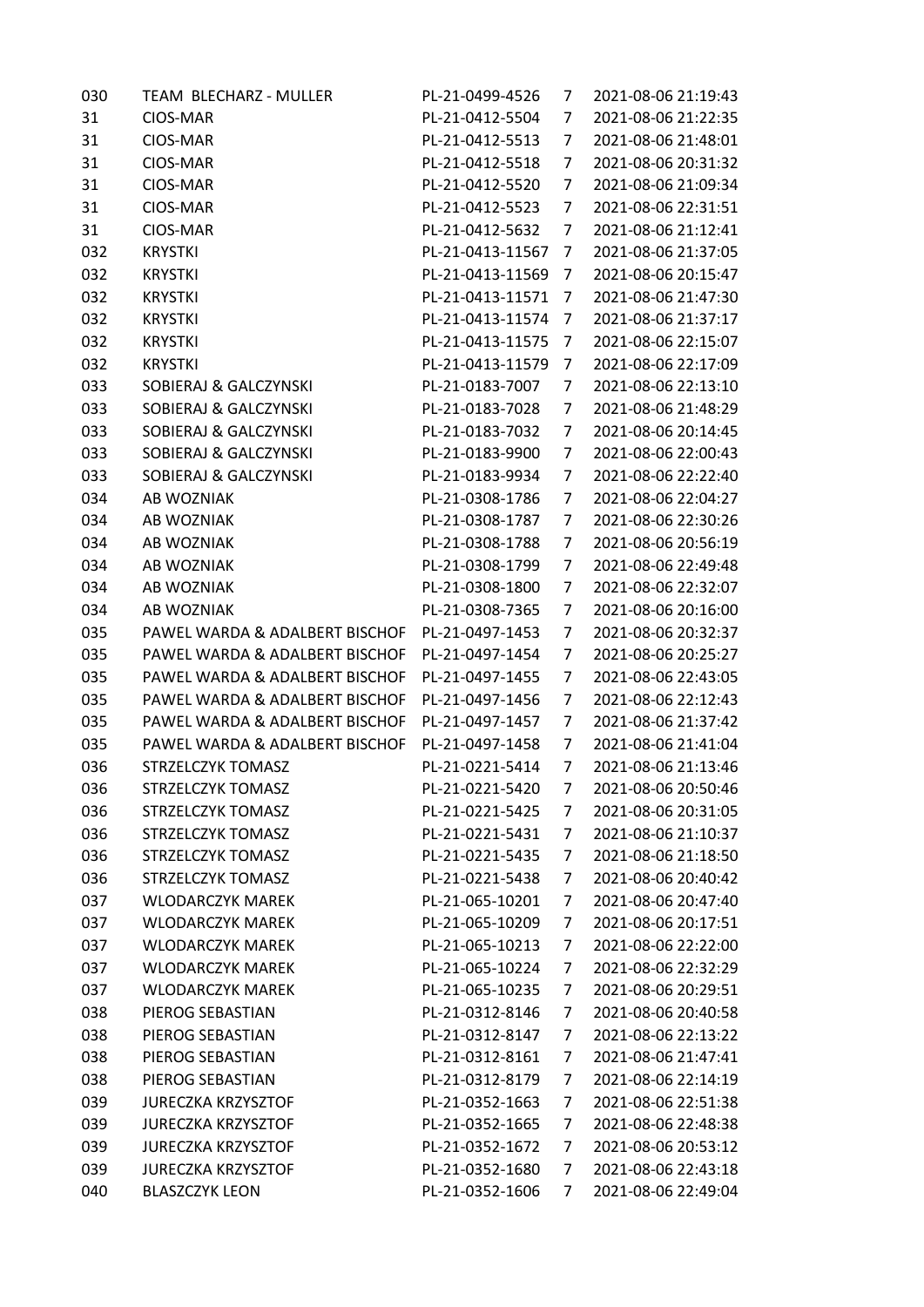| 040 | <b>BLASZCZYK LEON</b>    | PL-21-0352-1668  | 7              | 2021-08-06 22:12:18 |
|-----|--------------------------|------------------|----------------|---------------------|
| 040 | <b>BLASZCZYK LEON</b>    | PL-21-0352-1671  | 7              | 2021-08-06 22:48:10 |
| 041 | PERLA ROZTOCZA           | PL-21-0215-702   | 7              | 2021-08-06 21:48:37 |
| 041 | PERLA ROZTOCZA           | PL-21-0215-766   | 7              | 2021-08-06 22:13:31 |
| 041 | PERLA ROZTOCZA           | PL-21-0215-791   | 7              | 2021-08-06 22:30:00 |
| 041 | PERLA ROZTOCZA           | PL-21-0215-793   | 7              | 2021-08-06 21:48:48 |
| 042 | <b>SMERFY</b>            | PL-21-0441-1805  | 7              | 2021-08-06 22:07:38 |
| 042 | <b>SMERFY</b>            | PL-21-0441-1814  | 7              | 2021-08-06 21:42:55 |
| 042 | <b>SMERFY</b>            | PL-21-0441-1833  | 7              | 2021-08-06 22:30:10 |
| 042 | <b>SMERFY</b>            | PL-21-0441-1853  | 7              | 2021-08-06 21:41:39 |
| 043 | POPLAWSKI MIECZYSLAW     | PL-21-0441-516   | 7              | 2021-08-06 22:15:51 |
| 043 | POPLAWSKI MIECZYSLAW     | PL-21-0441-525   | 7              | 2021-08-06 22:48:46 |
| 043 | POPLAWSKI MIECZYSLAW     | PL-21-0441-526   | 7              | 2021-08-06 20:55:07 |
| 043 | POPLAWSKI MIECZYSLAW     | PL-21-0441-551   | 7              | 2021-08-06 20:46:44 |
| 043 | POPLAWSKI MIECZYSLAW     | PL-21-0441-573   | 7              | 2021-08-06 21:50:16 |
| 044 | FLOREK-WOJCIESZAK        | PL-21-0196-1786  | 7              | 2021-08-06 20:08:31 |
| 044 | FLOREK-WOJCIESZAK        | PL-21-0196-1790  | 7              | 2021-08-06 22:53:14 |
| 044 | FLOREK-WOJCIESZAK        | PL-21-0231-11790 | 7              | 2021-08-06 22:06:32 |
| 044 | FLOREK-WOJCIESZAK        | PL-21-0231-9909  | 7              | 2021-08-06 20:36:35 |
| 044 | FLOREK-WOJCIESZAK        | PL-21-0232-2110  | 7              | 2021-08-06 22:01:11 |
| 044 | FLOREK-WOJCIESZAK        | PL-21-0232-2192  | 7              | 2021-08-06 22:18:11 |
| 045 | ROBERT-PATRYK            | PL-21-0231-10012 | 7              | 2021-08-06 21:43:24 |
| 045 | ROBERT-PATRYK            | PL-21-0231-10014 | 7              | 2021-08-06 20:43:14 |
| 045 | ROBERT-PATRYK            | PL-21-0231-10027 | 7              | 2021-08-06 21:19:31 |
| 045 | ROBERT-PATRYK            | PL-21-0231-10051 | 7              | 2021-08-06 22:21:47 |
| 045 | ROBERT-PATRYK            | PL-21-0231-10062 | 7              | 2021-08-06 22:37:47 |
| 045 | ROBERT-PATRYK            | PL-21-0231-10091 | 7              | 2021-08-06 21:20:31 |
| 046 | <b>KRAWIECZEK LUCJAN</b> | PL-21-0129-1143  | 7              | 2021-08-06 21:43:36 |
| 046 | <b>KRAWIECZEK LUCJAN</b> | PL-21-0129-1145  | 7              | 2021-08-06 23:32:42 |
| 046 | <b>KRAWIECZEK LUCJAN</b> | PL-21-0129-2996  | 7              | 2021-08-06 22:38:30 |
| 046 | <b>KRAWIECZEK LUCJAN</b> | PL-21-0129-901   | 7              | 2021-08-06 20:26:31 |
| 047 | <b>JUSTAN</b>            | PL-21-0129-3002  | $\overline{7}$ | 2021-08-06 21:41:18 |
| 048 | ANDRZEJ i MICHAL BUSZKO  | PL-21-0452-11364 | 7              | 2021-08-06 22:48:54 |
| 048 | ANDRZEJ i MICHAL BUSZKO  | PL-21-0452-11366 | 7              | 2021-08-06 20:11:06 |
| 048 | ANDRZEJ i MICHAL BUSZKO  | PL-21-0452-11368 | 7              | 2021-08-06 21:34:47 |
| 048 | ANDRZEJ i MICHAL BUSZKO  | PL-21-0452-11377 | 7              | 2021-08-06 23:31:33 |
| 048 | ANDRZEJ i MICHAL BUSZKO  | PL-21-0452-11383 | 7              | 2021-08-06 22:52:36 |
| 049 | <b>KOZIOLKI</b>          | PL-21-0414-4185  | 7              | 2021-08-06 21:52:52 |
| 049 | <b>KOZIOLKI</b>          | PL-21-0414-4197  | 7              | 2021-08-06 20:28:21 |
| 050 | ZURAWSKI JAN dr.1        | PL-21-0211-9208  | 7              | 2021-08-06 22:12:56 |
| 050 | ZURAWSKI JAN dr.1        | PL-21-0211-9237  | 7              | 2021-08-06 21:13:32 |
| 050 | ZURAWSKI JAN dr.1        | PL-21-0211-9238  | 7              | 2021-08-06 21:50:01 |
| 050 | ZURAWSKI JAN dr.1        | PL-21-0211-9243  | 7              | 2021-08-06 20:57:00 |
| 051 | ZURAWSKI JAN dr. 2       | PL-21-0211-9204  | 7              | 2021-08-06 21:21:07 |
| 051 | ZURAWSKI JAN dr. 2       | PL-21-0211-9222  | 7              | 2021-08-06 20:48:53 |
| 051 | ZURAWSKI JAN dr. 2       | PL-21-0211-9228  | 7              | 2021-08-06 20:24:08 |
| 051 | ZURAWSKI JAN dr. 2       | PL-21-0211-9234  | 7              | 2021-08-06 22:48:13 |
| 051 | ZURAWSKI JAN dr. 2       | PL-21-0211-9244  | 7              | 2021-08-06 20:21:26 |
| 052 | ZURAWSKI JAN 3           | PL-21-0211-9209  | 7              | 2021-08-06 20:21:40 |
| 052 | ZURAWSKI JAN 3           | PL-21-0211-9231  | 7              | 2021-08-06 20:07:33 |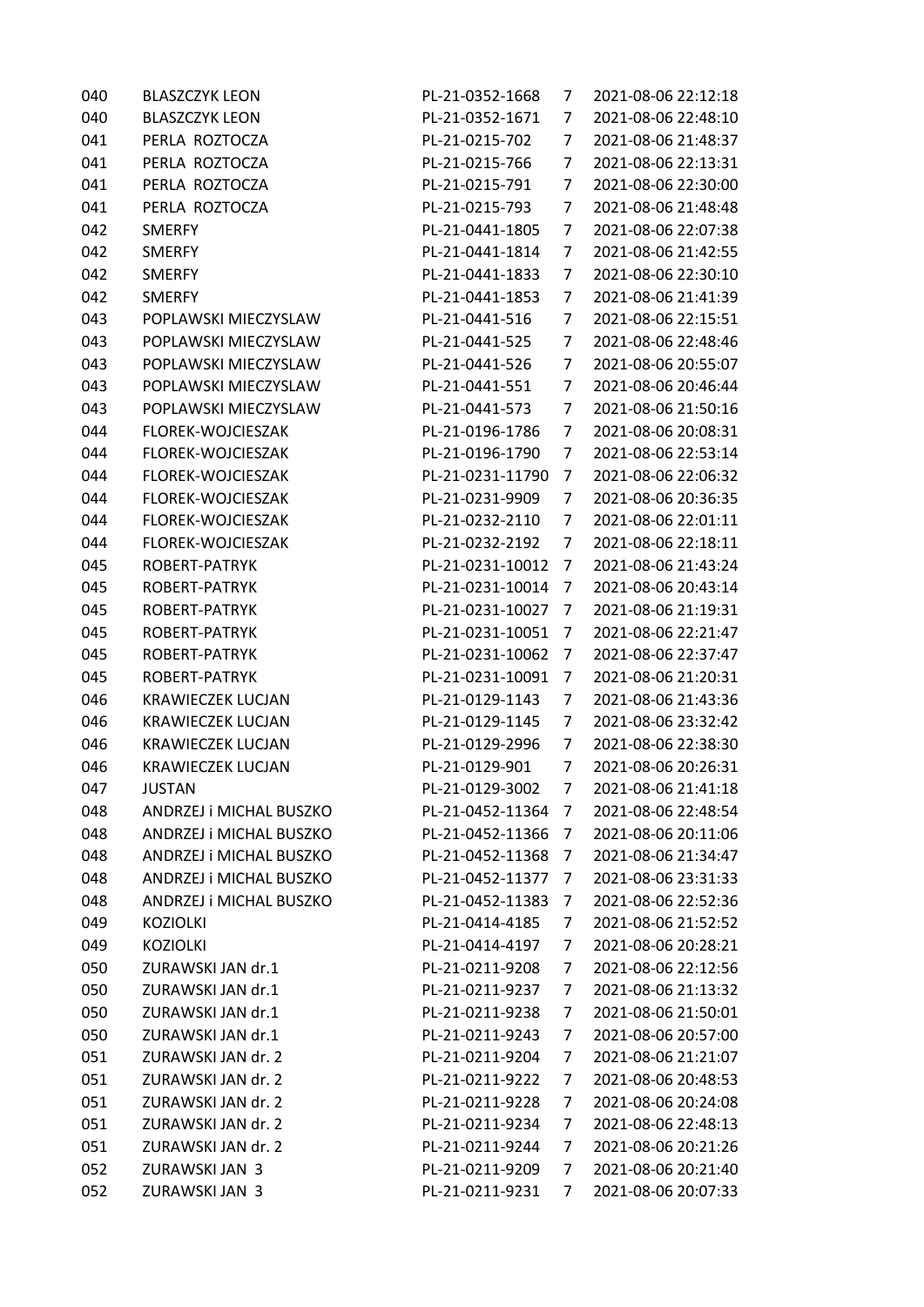| 052 | <b>ZURAWSKI JAN 3</b>           | PL-21-0211-9235  | 7              | 2021-08-06 21:48:31 |
|-----|---------------------------------|------------------|----------------|---------------------|
| 052 | ZURAWSKI JAN 3                  | PL-21-0211-9251  | 7              | 2021-08-06 22:31:00 |
| 052 | ZURAWSKI JAN 3                  | PL-21-0211-9255  | 7              | 2021-08-06 20:51:08 |
| 053 | <b>HUBEX</b>                    | PL-21-0211-11224 | 7              | 2021-08-06 22:10:55 |
| 053 | <b>HUBEX</b>                    | PL-21-0211-11225 | 7              | 2021-08-06 21:21:56 |
| 053 | <b>HUBEX</b>                    | PL-21-0211-11229 | 7              | 2021-08-06 22:04:06 |
| 053 | <b>HUBEX</b>                    | PL-21-0211-6702  | 7              | 2021-08-06 21:37:52 |
| 053 | <b>HUBEX</b>                    | PL-21-0211-6704  | 7              | 2021-08-06 21:34:03 |
| 053 | <b>HUBEX</b>                    | PL-21-0211-6707  | 7              | 2021-08-06 22:30:41 |
| 054 | KUSAJ GRZEGORZ                  | PL-21-0211-6701  | 7              | 2021-08-06 21:36:42 |
| 054 | <b>KUSAJ GRZEGORZ</b>           | PL-21-0211-6703  | 7              | 2021-08-06 22:23:23 |
| 054 | <b>KUSAJ GRZEGORZ</b>           | PL-21-0211-6706  | 7              | 2021-08-06 21:10:27 |
| 054 | <b>KUSAJ GRZEGORZ</b>           | PL-21-0211-6709  | 7              | 2021-08-06 20:19:16 |
| 054 | KUSAJ GRZEGORZ                  | PL-21-0211-6711  | 7              | 2021-08-06 22:57:36 |
| 054 | <b>KUSAJ GRZEGORZ</b>           | PL-21-0211-6716  | 7              | 2021-08-06 20:33:32 |
| 054 | <b>KUSAJ GRZEGORZ</b>           | PL-21-0211-6717  | 7              | 2021-08-06 21:46:01 |
| 055 | <b>LACH STANISLAW</b>           | PL-21-0465-7301  | 7              | 2021-08-06 20:43:09 |
| 055 | <b>LACH STANISLAW</b>           | PL-21-0465-7307  | 7              | 2021-08-06 20:53:46 |
| 055 | <b>LACH STANISLAW</b>           | PL-21-0465-7313  | 7              | 2021-08-06 20:16:24 |
| 055 | <b>LACH STANISLAW</b>           | PL-21-0465-7315  | 7              | 2021-08-06 21:51:54 |
| 055 | <b>LACH STANISLAW</b>           | PL-21-0465-7326  | 7              | 2021-08-06 23:11:57 |
| 056 | <b>WOZNY KONRAD</b>             | PL-21-0208-4556  | 7              | 2021-08-06 20:20:20 |
| 056 | <b>WOZNY KONRAD</b>             | PL-21-0208-4557  | 7              | 2021-08-06 20:15:43 |
| 057 | <b>CIESLAK - KRAWCZYK</b>       | PL-21-0463-7331  | 7              | 2021-08-06 22:18:30 |
| 057 | <b>CIESLAK - KRAWCZYK</b>       | PL-21-0463-7334  | 7              | 2021-08-06 22:20:43 |
| 058 | <b>SG SEHNKE-MARZEION</b>       | DV-21-8762-1000  | 7              | 2021-08-06 22:14:43 |
| 058 | <b>SG SEHNKE-MARZEION</b>       | DV-21-8762-735   | 7              | 2021-08-06 20:56:50 |
| 058 | <b>SG SEHNKE-MARZEION</b>       | DV-21-8762-965   | 7              | 2021-08-06 20:09:35 |
| 058 | <b>SG SEHNKE-MARZEION</b>       | DV-21-8762-977   | 7              | 2021-08-06 22:57:20 |
| 059 | <b>SLAWOMIR WIERZBICKI</b>      | PL-21-0244-7018  | 7              | 2021-08-06 20:49:18 |
| 059 | <b>SLAWOMIR WIERZBICKI</b>      | PL-21-0244-7028  | 7              | 2021-08-06 21:42:49 |
| 059 | <b>SLAWOMIR WIERZBICKI</b>      | PL-21-0244-7031  | $\overline{7}$ | 2021-08-06 20:44:54 |
| 059 | <b>SLAWOMIR WIERZBICKI</b>      | PL-21-0244-7035  | 7              | 2021-08-06 20:28:29 |
| 060 | <b>DUDEK MONIKA &amp; DAWID</b> | PL-21-0388-1220  | 7              | 2021-08-06 21:11:47 |
| 060 | <b>DUDEK MONIKA &amp; DAWID</b> | PL-21-0388-1226  | 7              | 2021-08-06 20:52:36 |
| 060 | <b>DUDEK MONIKA &amp; DAWID</b> | PL-21-0388-1227  | 7              | 2021-08-06 22:10:23 |
| 060 | <b>DUDEK MONIKA &amp; DAWID</b> | PL-21-0388-1229  | 7              | 2021-08-06 21:19:39 |
| 060 | <b>DUDEK MONIKA &amp; DAWID</b> | PL-21-0388-1234  | 7              | 2021-08-06 20:52:44 |
| 060 | <b>DUDEK MONIKA &amp; DAWID</b> | PL-21-0388-1235  | 7              | 2021-08-06 21:47:57 |
| 061 | "GRUBIORZE"                     | PL-21-0422-7306  | 7              | 2021-08-06 22:17:02 |
| 061 | "GRUBIORZE"                     | PL-21-0422-7325  | 7              | 2021-08-06 22:06:58 |
| 061 | "GRUBIORZE"                     | PL-21-0422-7344  | 7              | 2021-08-06 21:38:04 |
| 061 | "GRUBIORZE"                     | PL-21-0422-7346  | 7              | 2021-08-06 20:42:06 |
| 061 | "GRUBIORZE"                     | PL-21-0422-7347  | 7              | 2021-08-06 22:51:43 |
| 061 | "GRUBIORZE"                     | PL-21-0422-7356  | 7              | 2021-08-06 20:56:28 |
| 062 | <b>BIERNAT &amp; KUSCH 1</b>    | DV-21-2522-1711  | 7              | 2021-08-06 23:11:30 |
| 062 | <b>BIERNAT &amp; KUSCH 1</b>    | DV-21-2522-1749  | 7              | 2021-08-06 22:30:24 |
| 062 | <b>BIERNAT &amp; KUSCH 1</b>    | DV-21-2522-1759  | 7              | 2021-08-06 22:31:38 |
| 062 | <b>BIERNAT &amp; KUSCH 1</b>    | DV-21-2522-1783  | 7              | 2021-08-06 22:34:04 |
| 062 | <b>BIERNAT &amp; KUSCH 1</b>    | DV-21-2522-1799  | 7              | 2021-08-06 21:21:28 |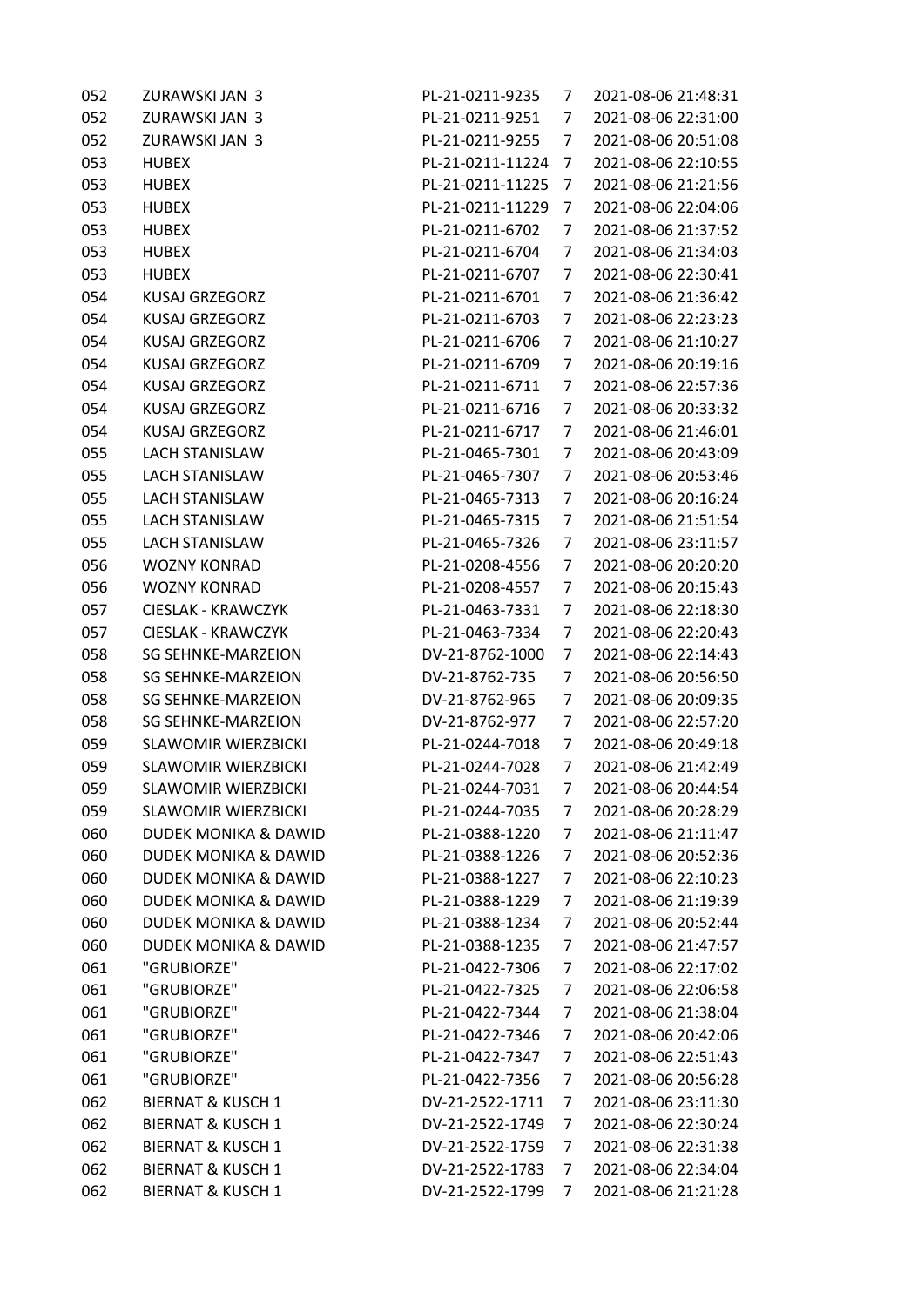| 062 | <b>BIERNAT &amp; KUSCH 1</b> | DV-21-2522-1829 | 7              | 2021-08-06 21:12:04 |
|-----|------------------------------|-----------------|----------------|---------------------|
| 063 | <b>BIERNAT &amp; KUSCH 2</b> | DV-21-2522-1780 | 7              | 2021-08-06 21:03:47 |
| 063 | <b>BIERNAT &amp; KUSCH 2</b> | DV-21-2522-1789 | 7              | 2021-08-06 22:22:56 |
| 063 | <b>BIERNAT &amp; KUSCH 2</b> | DV-21-2522-1798 | 7              | 2021-08-06 21:19:20 |
| 063 | <b>BIERNAT &amp; KUSCH 2</b> | DV-21-2522-1801 | 7              | 2021-08-06 20:54:17 |
| 063 | <b>BIERNAT &amp; KUSCH 2</b> | DV-21-2522-1807 | 7              | 2021-08-06 22:07:47 |
| 064 | KALYTA +SCZYGIOL NIEMCY      | DV-21-3540-323  | 7              | 2021-08-06 20:42:23 |
| 064 | KALYTA +SCZYGIOL NIEMCY      | DV-21-3540-329  | 7              | 2021-08-06 20:57:52 |
| 064 | KALYTA +SCZYGIOL NIEMCY      | DV-21-7243-1094 | 7              | 2021-08-06 20:58:03 |
| 064 | KALYTA +SCZYGIOL NIEMCY      | DV-21-7243-1097 | 7              | 2021-08-06 22:15:21 |
| 064 | KALYTA +SCZYGIOL NIEMCY      | DV-21-7243-1100 | 7              | 2021-08-06 21:35:07 |
| 065 | <b>ADAMCZYK MARTA</b>        | PL-21-0295-6327 | 7              | 2021-08-06 21:05:07 |
| 066 | <b>BIENIEK DARIUSZ</b>       | S-21-20-1022    | 7              | 2021-08-06 22:38:27 |
| 066 | <b>BIENIEK DARIUSZ</b>       | S-21-20-1024    | 7              | 2021-08-06 22:23:15 |
| 066 | <b>BIENIEK DARIUSZ</b>       | S-21-20-1025    | 7              | 2021-08-06 22:49:24 |
| 066 | <b>BIENIEK DARIUSZ</b>       | S-21-20-1033    | 7              | 2021-08-06 20:56:03 |
| 066 | <b>BIENIEK DARIUSZ</b>       | S-21-20-1036    | 7              | 2021-08-06 21:48:22 |
| 066 | <b>BIENIEK DARIUSZ</b>       | S-21-20-1042    | 7              | 2021-08-06 20:50:15 |
| 067 | <b>JARCZOK FILIP</b>         | PL-21-047-8508  | 7              | 2021-08-06 20:48:43 |
| 067 | <b>JARCZOK FILIP</b>         | PL-21-047-8514  | 7              | 2021-08-06 22:07:07 |
| 067 | <b>JARCZOK FILIP</b>         | PL-21-047-8518  | 7              | 2021-08-06 21:52:25 |
| 067 | <b>JARCZOK FILIP</b>         | PL-21-047-8520  | 7              | 2021-08-06 21:53:08 |
| 067 | <b>JARCZOK FILIP</b>         | PL-21-047-8522  | 7              | 2021-08-06 20:54:06 |
| 068 | <b>HANIA &amp; MAJA TEAM</b> | PL-21-0497-2122 | 7              | 2021-08-06 20:51:33 |
| 068 | <b>HANIA &amp; MAJA TEAM</b> | PL-21-0497-2136 | 7              | 2021-08-06 20:20:15 |
| 068 | <b>HANIA &amp; MAJA TEAM</b> | PL-21-0497-2139 | 7              | 2021-08-06 20:19:46 |
| 068 | <b>HANIA &amp; MAJA TEAM</b> | PL-21-0497-2143 | 7              | 2021-08-06 21:10:56 |
| 068 | <b>HANIA &amp; MAJA TEAM</b> | PL-21-0497-2164 | 7              | 2021-08-06 22:58:38 |
| 068 | <b>HANIA &amp; MAJA TEAM</b> | PL-21-0497-2165 | 7              | 2021-08-06 20:41:58 |
| 069 | MAJA & HANIA TEAM            | PL-21-0497-2082 | 7              | 2021-08-06 20:29:41 |
| 069 | <b>MAJA &amp; HANIA TEAM</b> | PL-21-0497-2093 | 7              | 2021-08-06 20:55:37 |
| 069 | MAJA & HANIA TEAM            | PL-21-0497-2106 | $\overline{7}$ | 2021-08-06 20:24:36 |
| 069 | MAJA & HANIA TEAM            | PL-21-0497-2119 | 7              | 2021-08-06 20:43:20 |
| 069 | MAJA & HANIA TEAM            | PL-21-0497-2128 | 7              | 2021-08-06 20:30:50 |
| 069 | MAJA & HANIA TEAM            | PL-21-0497-2135 | 7              | 2021-08-06 22:29:44 |
| 070 | SZYMON                       | PL-21-0180-6507 | 7              | 2021-08-06 20:20:04 |
| 070 | SZYMON                       | PL-21-0180-6511 | 7              | 2021-08-06 20:43:59 |
| 070 | SZYMON                       | PL-21-0180-6575 | 7              | 2021-08-06 22:13:20 |
| 070 | SZYMON                       | PL-21-0180-6579 | 7              | 2021-08-06 21:34:28 |
| 070 | SZYMON                       | PL-21-0180-6585 | 7              | 2021-08-06 21:34:11 |
| 070 | SZYMON                       | PL-21-0180-6600 | 7              | 2021-08-06 20:51:18 |
| 071 | <b>KLECZAJ SLAWOMIR</b>      | PL-21-0180-312  | 7              | 2021-08-06 22:20:33 |
| 071 | <b>KLECZAJ SLAWOMIR</b>      | PL-21-0180-332  | 7              | 2021-08-06 22:02:45 |
| 071 | KLECZAJ SLAWOMIR             | PL-21-0180-333  | 7              | 2021-08-06 21:44:14 |
| 071 | KLECZAJ SLAWOMIR             | PL-21-0180-334  | 7              | 2021-08-06 20:17:14 |
| 071 | KLECZAJ SLAWOMIR             | PL-21-0180-335  | 7              | 2021-08-06 22:53:37 |
| 071 | <b>KLECZAJ SLAWOMIR</b>      | PL-21-05-5489   | 7              | 2021-08-06 21:54:41 |
| 072 | STEFANSKI MAREK MWG ROGOWO I | PL-21-0495-6829 | 7              | 2021-08-06 20:55:13 |
| 072 | STEFANSKI MAREK MWG ROGOWO I | PL-21-0495-6830 | 7              | 2021-08-06 21:09:56 |
| 072 | STEFANSKI MAREK MWG ROGOWO I | PL-21-0495-6871 | 7              | 2021-08-06 20:53:56 |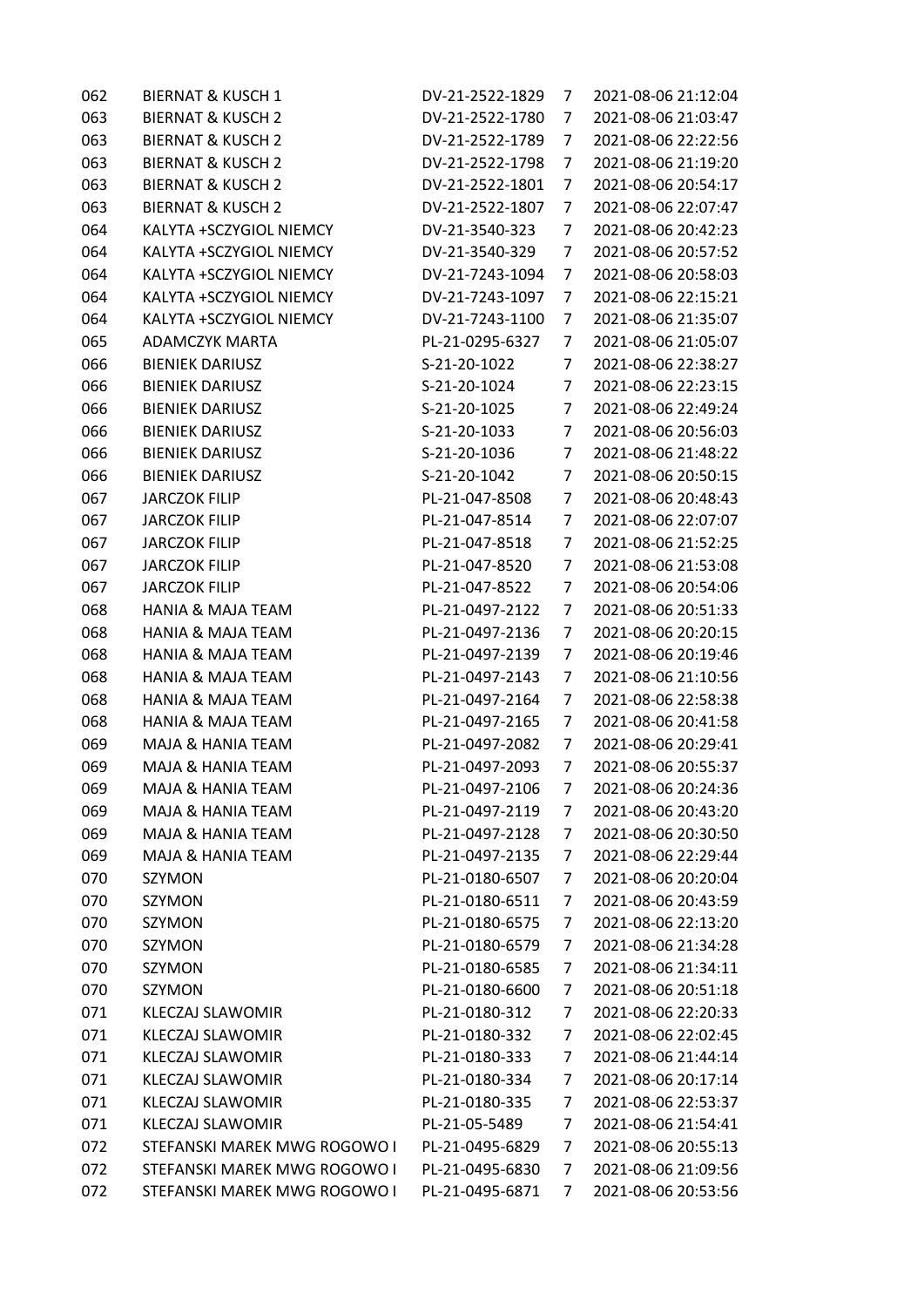| STEFANSKI MAREK MWG ROGOWO I  | PL-21-0495-6875  | 7              | 2021-08-06 22:03:59 |
|-------------------------------|------------------|----------------|---------------------|
| STEFANSKI MAREK MWG ROGOWO I  | PL-21-0495-6964  | 7              | 2021-08-06 21:03:34 |
| STEFANSKI MAREK MWG ROGOWO I  | PL-21-0495-6991  | 7              | 2021-08-06 21:21:47 |
| STEFANSKI MAREK MWG ROGOWO II | PL-21-0495-10425 | 7              | 2021-08-06 22:40:14 |
| STEFANSKI MAREK MWG ROGOWO II | PL-21-0495-6949  | 7              | 2021-08-06 21:09:17 |
| STEFANSKI MAREK MWG ROGOWO II | PL-21-0495-6952  | 7              | 2021-08-06 21:52:34 |
| STEFANSKI MAREK MWG ROGOWO II | PL-21-0495-6965  | 7              | 2021-08-06 20:44:27 |
| STEFANSKI MAREK MWG ROGOWO II | PL-21-0495-6994  | 7              | 2021-08-06 22:29:58 |
| <b>CZARDYBON ANDRZEJ</b>      | PL-21-0139-5604  | 7              | 2021-08-06 21:11:57 |
| <b>CZARDYBON ANDRZEJ</b>      | PL-21-0139-5607  | 7              | 2021-08-06 20:27:13 |
| <b>CZARDYBON ANDRZEJ</b>      | PL-21-0139-5681  | 7              | 2021-08-06 22:41:17 |
| <b>CZARDYBON ANDRZEJ</b>      | PL-21-0139-5689  | 7              | 2021-08-06 22:51:09 |
| <b>CZARDYBON ANDRZEJ</b>      | PL-21-0139-5700  | 7              | 2021-08-06 20:49:50 |
| RUBINKOWSKI DAMIAN            | PL-21-0397-1103  | 7              | 2021-08-06 21:10:35 |
| RUBINKOWSKI DAMIAN            | PL-21-0397-1192  | 7              | 2021-08-06 20:36:28 |
| RUBINKOWSKI DAMIAN            | PL-21-0397-1193  | 7              | 2021-08-06 21:12:30 |
| <b>WALKI</b>                  | PL-21-0162-3020  | 7              | 2021-08-06 20:41:43 |
| WALKI                         | PL-21-0162-5702  | 7              | 2021-08-06 22:52:58 |
| WALKI                         | PL-21-0162-5703  | 7              | 2021-08-06 20:08:22 |
| DANILOWICZ Aa M               | PL0215-21-1073   | 7              | 2021-08-06 22:17:53 |
| DANILOWICZ Aa M               | PL0215-21-1530   | 7              | 2021-08-06 22:03:30 |
| DANILOWICZ Aa M               | PL-21-0215-13    | 7              | 2021-08-06 20:20:26 |
| DANILOWICZ Aa M               | PL-21-0215-36    | 7              | 2021-08-06 22:51:15 |
| DANILOWICZ Aa M               | PL-21-0215-65    | 7              | 2021-08-06 20:50:35 |
| ZAJAC TOMASZ                  | PL-21-0215-607   | 7              | 2021-08-06 22:00:26 |
| ZAJAC TOMASZ                  | PL-21-0215-616   | 7              | 2021-08-06 20:58:24 |
| ZAJAC TOMASZ                  | PL-21-0215-617   | 7              | 2021-08-06 21:13:19 |
| ZAJAC TOMASZ                  | PL-21-0215-630   | 7              | 2021-08-06 20:31:14 |
| ZAJAC TOMASZ                  | PL-21-0215-674   | 7              | 2021-08-06 20:40:37 |
| <b>KRASUSKI</b>               | PL-21-0414-457   | 7              | 2021-08-06 20:42:04 |
| <b>KRASUSKI</b>               | PL-21-0414-496   | 7              | 2021-08-06 20:42:51 |
| <b>KRASUSKI</b>               | PL-21-0414-497   | $\overline{7}$ | 2021-08-06 22:53:22 |
| <b>KRASUSKI</b>               | PL-21-0414-498   | 7              | 2021-08-06 21:20:15 |
| <b>KRASUSKI</b>               | PL-21-0414-499   | 7              | 2021-08-06 21:01:28 |
| <b>KRASUSKI</b>               | PL-21-0414-500   | 7              | 2021-08-06 21:43:10 |
| <b>DUBIEL - ROJEK</b>         | PL-21-0311-9003  | 7              | 2021-08-06 22:13:48 |
| <b>DUBIEL - ROJEK</b>         | PL-21-0311-9008  | 7              | 2021-08-06 21:10:15 |
| <b>DUBIEL - ROJEK</b>         | PL-21-0311-9015  | 7              | 2021-08-06 21:09:44 |
| <b>DUBIEL - ROJEK</b>         | PL-21-0311-9017  | 7              | 2021-08-06 20:13:43 |
| <b>DUBIEL - ROJEK</b>         | PL-21-0311-9019  | 7              | 2021-08-06 20:49:41 |
| <b>DUBIEL - ROJEK</b>         | PL-21-0311-9026  | 7              | 2021-08-06 20:27:47 |
| <b>ROJEK &amp; DUBIEL</b>     | PL-21-0311-9009  | 7              | 2021-08-06 21:20:40 |
| <b>ROJEK &amp; DUBIEL</b>     | PL-21-0311-9012  | 7              | 2021-08-06 21:22:14 |
| <b>ROJEK &amp; DUBIEL</b>     | PL-21-0311-9018  | 7              | 2021-08-06 20:24:02 |
| <b>ROJEK &amp; DUBIEL</b>     | PL-21-0311-9023  | 7              | 2021-08-06 21:10:50 |
| <b>ROJEK &amp; DUBIEL</b>     | PL-21-0311-9031  | 7              | 2021-08-06 21:53:11 |
| <b>MALEC MAREK</b>            | PL-21-0215-191   | 7              | 2021-08-06 22:49:15 |
| <b>MALEC MAREK</b>            | PL-21-0215-200   | 7              | 2021-08-06 20:29:37 |
| <b>MALEC MAREK</b>            | PL-21-0215-241   | 7              | 2021-08-06 21:04:06 |
| <b>MALEC MAREK</b>            | PL-21-0215-2742  | 7              | 2021-08-06 20:06:32 |
|                               |                  |                |                     |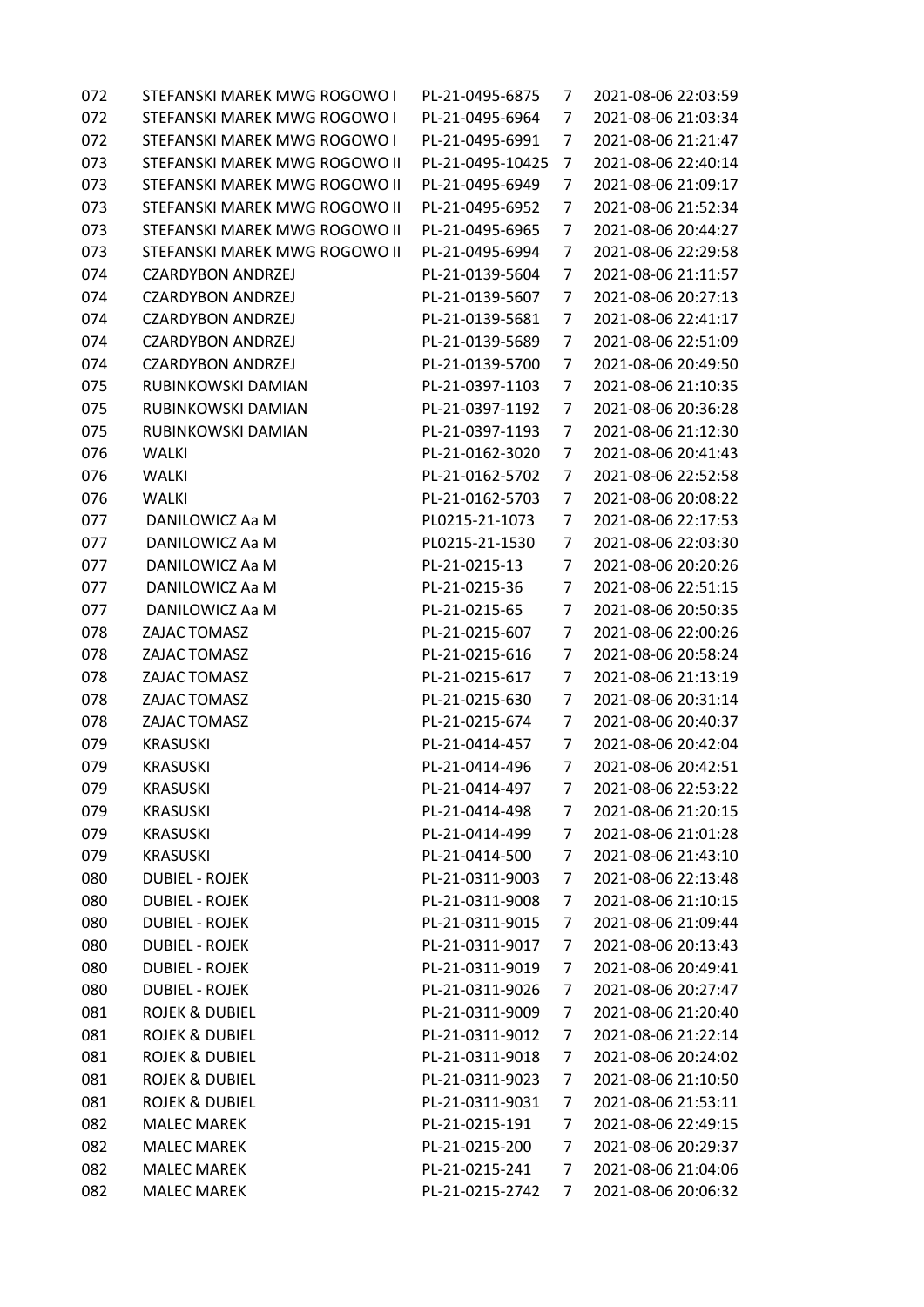| 083<br>083 | ZAWISLAK ADAM<br>ZAWISLAK ADAM | PL-21-0215-6014<br>PL-21-0215-6076 | 7<br>7 | 2021-08-06 22:34:41<br>2021-08-06 20:41:24 |
|------------|--------------------------------|------------------------------------|--------|--------------------------------------------|
| 083        | ZAWISLAK ADAM                  | PL-21-0215-6081                    | 7      | 2021-08-06 21:53:21                        |
| 083        | ZAWISLAK ADAM                  | PL-21-0215-6096                    |        |                                            |
|            |                                |                                    | 7      | 2021-08-06 20:15:40                        |
| 084        | <b>WROBEL WALDEMAR I</b>       | PL-21-0498-3652                    | 7      | 2021-08-06 20:24:59                        |
| 084        | <b>WROBEL WALDEMAR I</b>       | PL-21-0498-3656                    | 7      | 2021-08-06 20:56:32                        |
| 084        | <b>WROBEL WALDEMAR I</b>       | PL-21-0498-3668                    | 7      | 2021-08-06 20:48:57                        |
| 084        | <b>WROBEL WALDEMAR I</b>       | PL-21-0498-3670                    | 7      | 2021-08-06 20:34:00                        |
| 084        | <b>WROBEL WALDEMAR I</b>       | PL-21-0498-3675                    | 7      | 2021-08-06 22:30:19                        |
| 084        | <b>WROBEL WALDEMAR I</b>       | PL-21-0498-3683                    | 7      | 2021-08-06 20:57:15                        |
| 085        | WROBEL WALDEMAR II             | PL-21-0498-3669                    | 7      | 2021-08-06 22:56:20                        |
| 085        | <b>WROBEL WALDEMAR II</b>      | PL-21-0498-3672                    | 7      | 2021-08-06 21:53:53                        |
| 085        | WROBEL WALDEMAR II             | PL-21-0498-3674                    | 7      | 2021-08-06 20:24:15                        |
| 085        | <b>WROBEL WALDEMAR II</b>      | PL-21-0498-3692                    | 7      | 2021-08-06 22:42:40                        |
| 085        | <b>WROBEL WALDEMAR II</b>      | PL-21-0498-3695                    | 7      | 2021-08-06 20:10:29                        |
| 085        | <b>WROBEL WALDEMAR II</b>      | PL-21-0498-3696                    | 7      | 2021-08-06 20:23:05                        |
| 086        | LASECKI - NAWROCKI             | PL-21-0468-3236                    | 7      | 2021-08-06 20:42:41                        |
| 086        | LASECKI - NAWROCKI             | PL-21-0468-6424                    | 7      | 2021-08-06 22:15:13                        |
| 086        | LASECKI - NAWROCKI             | PL-21-0468-6430                    | 7      | 2021-08-06 22:11:20                        |
| 086        | LASECKI - NAWROCKI             | PL-21-0468-6468                    | 7      | 2021-08-06 20:58:09                        |
| 086        | LASECKI - NAWROCKI             | PL-21-0468-6472                    | 7      | 2021-08-06 20:07:36                        |
| 087        | NATALKA & ZELAZNIAKI           | PL-21-0468-613                     | 7      | 2021-08-06 21:21:18                        |
| 087        | NATALKA & ZELAZNIAKI           | PL-21-0468-619                     | 7      | 2021-08-06 22:56:11                        |
| 087        | NATALKA & ZELAZNIAKI           | PL-21-0468-707                     | 7      | 2021-08-06 20:42:58                        |
| 087        | NATALKA & ZELAZNIAKI           | PL-21-0468-756                     | 7      | 2021-08-06 21:46:35                        |
| 088        | MICHAL & REMIX                 | PL-21-0468-13001                   | 7      | 2021-08-06 21:13:16                        |
| 088        | MICHAL & REMIX                 | PL-21-0468-13019                   | 7      | 2021-08-06 21:22:04                        |
| 088        | MICHAL & REMIX                 | PL-21-0468-13045                   | 7      | 2021-08-06 21:57:40                        |
| 088        | MICHAL & REMIX                 | PL-21-0468-14520                   | 7      | 2021-08-06 20:28:38                        |
| 088        | <b>MICHAL &amp; REMIX</b>      | PL-21-0468-14541                   | 7      | 2021-08-06 21:18:48                        |
| 088        | MICHAL & REMIX                 | PL-21-0468-14549                   | 7      | 2021-08-06 22:16:47                        |
| 089        | <b>DYBKOWSKI SLAWOMIR</b>      | PL-21-0208-5601                    | 7      | 2021-08-06 21:49:43                        |
|            |                                |                                    |        | 2021-08-06 22:12:28                        |
| 089        | DYBKOWSKI SLAWOMIR             | PL-21-0208-5610                    | 7      |                                            |
| 089        | DYBKOWSKI SLAWOMIR             | PL-21-0208-5655                    | 7      | 2021-08-06 20:25:18                        |
| 089        | <b>DYBKOWSKI SLAWOMIR</b>      | PL-21-0208-5748                    | 7      | 2021-08-06 22:38:40                        |
| 089        | <b>DYBKOWSKI SLAWOMIR</b>      | PL-21-0208-5751                    | 7      | 2021-08-06 21:20:07                        |
| 090        | CZAJKA TEAM                    | PL-21-0311-9108                    | 7      | 2021-08-06 22:55:42                        |
| 090        | <b>CZAJKA TEAM</b>             | PL-21-0311-9147                    | 7      | 2021-08-06 20:19:53                        |
| 090        | <b>CZAJKA TEAM</b>             | PL-21-0311-9163                    | 7      | 2021-08-06 20:25:08                        |
| 090        | <b>CZAJKA TEAM</b>             | PL-21-0311-9949                    | 7      | 2021-08-06 20:51:02                        |
| 090        | <b>CZAJKA TEAM</b>             | PL-21-0311-9950                    | 7      | 2021-08-06 21:05:26                        |
| 090        | CZAJKA TEAM                    | PL-21-0311-9951                    | 7      | 2021-08-06 22:30:48                        |
| 091        | <b>GORA MARCIN</b>             | PL-21-0122-1557                    | 7      | 2021-08-06 22:17:49                        |
| 091        | <b>GORA MARCIN</b>             | PL-21-0311-3603                    | 7      | 2021-08-06 20:50:18                        |
| 091        | <b>GORA MARCIN</b>             | PL-21-0311-3608                    | 7      | 2021-08-06 22:20:55                        |
| 091        | <b>GORA MARCIN</b>             | PL-21-0311-3613                    | 7      | 2021-08-06 22:39:15                        |
| 091        | <b>GORA MARCIN</b>             | PL-21-0311-3615                    | 7      | 2021-08-06 22:14:24                        |
| 091        | <b>GORA MARCIN</b>             | PL-21-0311-3662                    | 7      | 2021-08-06 22:56:43                        |
| 092        | <b>FILIP &amp; GOLBA</b>       | PL-21-0468-10006                   | 7      | 2021-08-06 20:45:02                        |
| 092        | <b>FILIP &amp; GOLBA</b>       | PL-21-0468-10056                   | 7      | 2021-08-06 20:19:58                        |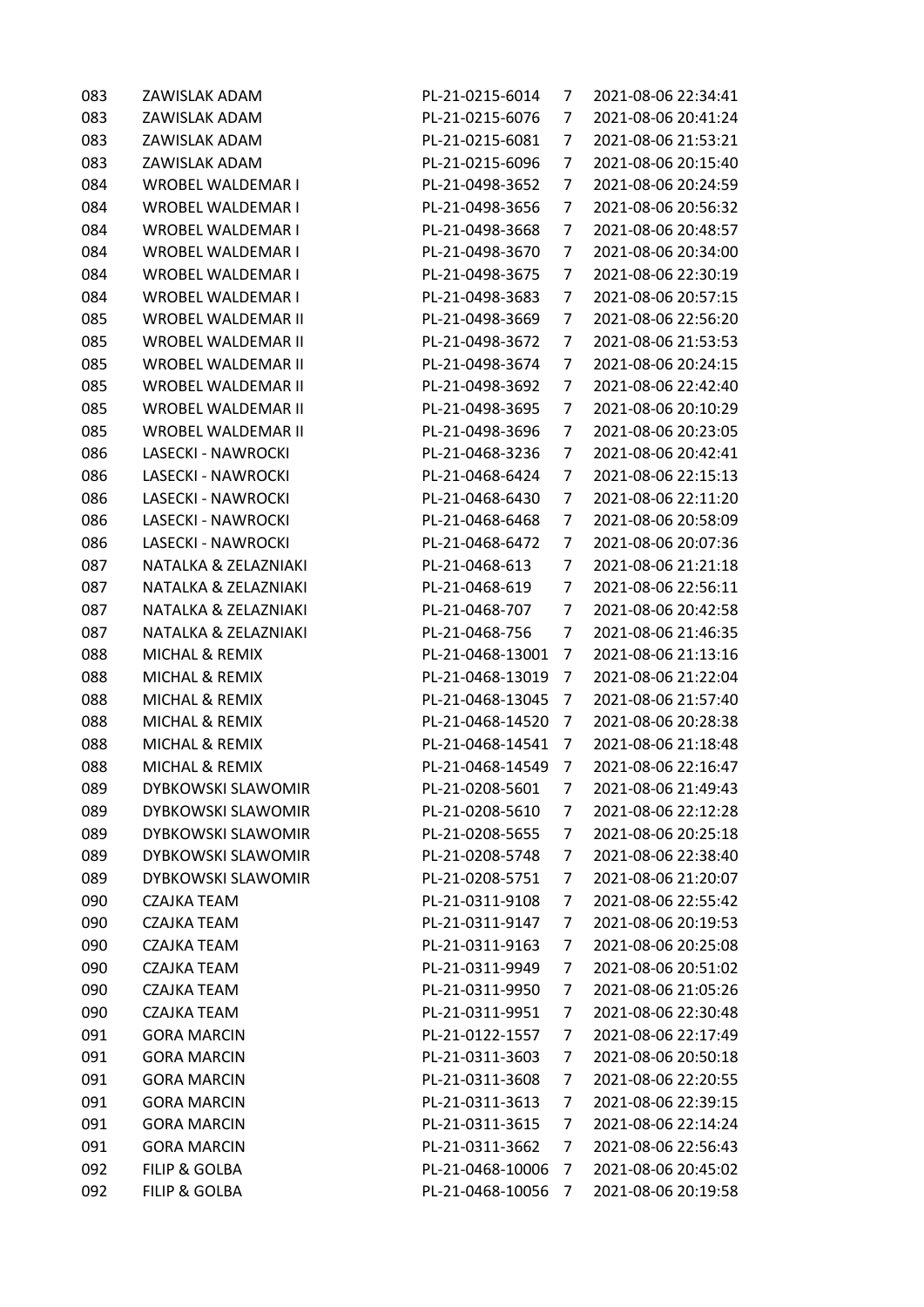| 092 | <b>FILIP &amp; GOLBA</b>     | PL-21-0468-10117 | 7              | 2021-08-06 21:52:10 |
|-----|------------------------------|------------------|----------------|---------------------|
| 092 | <b>FILIP &amp; GOLBA</b>     | PL-21-0468-9832  | 7              | 2021-08-06 20:56:55 |
| 092 | <b>FILIP &amp; GOLBA</b>     | PL-21-0468-9836  | 7              | 2021-08-06 20:07:01 |
| 092 | <b>FILIP &amp; GOLBA</b>     | PL-21-0468-9837  | 7              | 2021-08-06 22:21:11 |
| 093 | CIENKUSZ STANISLAW&KAROL&JAN | PL-21-0468-14381 | 7              | 2021-08-06 20:41:31 |
| 093 | CIENKUSZ STANISLAW&KAROL&JAN | PL-21-0468-14384 | 7              | 2021-08-06 22:42:02 |
| 093 | CIENKUSZ STANISLAW&KAROL&JAN | PL-21-0468-14386 | 7              | 2021-08-06 22:38:56 |
| 093 | CIENKUSZ STANISLAW&KAROL&JAN | PL-21-0468-14387 | 7              | 2021-08-06 21:19:53 |
| 093 | CIENKUSZ STANISLAW&KAROL&JAN | PL-21-0468-14391 | 7              | 2021-08-06 20:18:14 |
| 094 | <b>J.J KORYCCY</b>           | PL-21-0490-6841  | 7              | 2021-08-06 20:14:04 |
| 094 | <b>J.J KORYCCY</b>           | PL-21-0490-6847  | 7              | 2021-08-06 21:19:51 |
| 094 | <b>J.J KORYCCY</b>           | PL-21-0490-6850  | 7              | 2021-08-06 21:12:52 |
| 094 | <b>J.J KORYCCY</b>           | PL-21-0490-6852  | 7              | 2021-08-06 20:59:17 |
| 094 | <b>J.J KORYCCY</b>           | PL-21-0490-6855  | 7              | 2021-08-06 20:30:45 |
| 095 | <b>GAWRONSKI SLAWOMIR</b>    | PL-21-0209-11340 | 7              | 2021-08-06 21:19:08 |
| 095 | <b>GAWRONSKI SLAWOMIR</b>    | PL-21-0209-11341 | 7              | 2021-08-06 21:44:57 |
| 095 | <b>GAWRONSKI SLAWOMIR</b>    | PL-21-0209-11357 | 7              | 2021-08-06 21:20:54 |
| 095 | <b>GAWRONSKI SLAWOMIR</b>    | PL-21-0209-11367 | 7              | 2021-08-06 22:13:08 |
| 095 | <b>GAWRONSKI SLAWOMIR</b>    | PL-21-0209-11812 | 7              | 2021-08-06 20:17:07 |
| 096 | <b>WIESLAW &amp; TYMON</b>   | PL-21-0223-12211 | 7              | 2021-08-06 20:24:17 |
| 096 | <b>WIESLAW &amp; TYMON</b>   | PL-21-0223-12218 | 7              | 2021-08-06 20:09:29 |
| 096 | <b>WIESLAW &amp; TYMON</b>   | PL-21-0223-12221 | 7              | 2021-08-06 22:36:43 |
| 096 | <b>WIESLAW &amp; TYMON</b>   | PL-21-0223-12222 | 7              | 2021-08-06 21:35:27 |
| 096 | <b>WIESLAW &amp; TYMON</b>   | PL-21-0223-12223 | 7              | 2021-08-06 20:47:50 |
| 096 | <b>WIESLAW &amp; TYMON</b>   | PL-21-0223-12225 | 7              | 2021-08-06 20:49:53 |
| 097 | <b>GORZEL TOMASZ</b>         | PL-21-0497-6210  | 7              | 2021-08-06 20:36:07 |
| 097 | <b>GORZEL TOMASZ</b>         | PL-21-0497-6238  | 7              | 2021-08-06 20:23:38 |
| 097 | <b>GORZEL TOMASZ</b>         | PL-21-0497-6248  | 7              | 2021-08-06 22:53:12 |
| 097 | <b>GORZEL TOMASZ</b>         | PL-21-0497-6250  | 7              | 2021-08-06 21:53:40 |
| 097 | <b>GORZEL TOMASZ</b>         | PL-21-0497-6255  | 7              | 2021-08-06 20:24:51 |
| 097 | <b>GORZEL TOMASZ</b>         | PL-21-0497-6268  | 7              | 2021-08-06 22:13:29 |
| 098 | <b>ARTUR ZOLKIEWSKI</b>      | PL-21-0210-1546  | $\overline{7}$ | 2021-08-06 21:36:35 |
| 098 | <b>ARTUR ZOLKIEWSKI</b>      | PL-21-0210-1547  | 7              | 2021-08-06 20:09:00 |
| 098 | <b>ARTUR ZOLKIEWSKI</b>      | PL-21-0210-1556  | 7              | 2021-08-06 22:18:05 |
| 098 | <b>ARTUR ZOLKIEWSKI</b>      | PL-21-0210-1563  | 7              | 2021-08-06 21:51:30 |
| 098 | <b>ARTUR ZOLKIEWSKI</b>      | PL-21-0210-1566  | 7              | 2021-08-06 22:03:04 |
| 098 | <b>ARTUR ZOLKIEWSKI</b>      | PL-21-0210-1574  | 7              | 2021-08-06 21:03:03 |
| 099 | JACHOREK ZBIGNIEW 1          | PL-21-0215-1808  | 7              | 2021-08-06 20:44:36 |
| 099 | JACHOREK ZBIGNIEW 1          | PL-21-0215-1827  | 7              | 2021-08-06 20:11:12 |
| 099 | JACHOREK ZBIGNIEW 1          | PL-21-0215-1845  | 7              | 2021-08-06 20:41:34 |
| 099 | JACHOREK ZBIGNIEW 1          | PL-21-0215-1846  | 7              | 2021-08-06 21:52:59 |
| 099 | JACHOREK ZBIGNIEW 1          | PL-21-0215-1900  | 7              | 2021-08-06 20:43:51 |
| 100 | LUKASZ I MONIKA LIPIAN II    | PL-21-0208-8971  | 7              | 2021-08-06 20:23:26 |
| 101 | DUDKIEWICZ - MORAWSKI        | PL-21-0211-2021  | 7              | 2021-08-06 21:01:39 |
| 101 | DUDKIEWICZ - MORAWSKI        | PL-21-0211-6321  | 7              | 2021-08-06 21:11:12 |
| 101 | DUDKIEWICZ - MORAWSKI        | PL-21-0211-6322  | 7              | 2021-08-06 22:02:52 |
| 101 | DUDKIEWICZ - MORAWSKI        | PL-21-0211-8940  | 7              | 2021-08-06 21:00:20 |
| 101 | DUDKIEWICZ - MORAWSKI        | PL-21-0211-8944  | 7              | 2021-08-06 22:10:35 |
| 101 | DUDKIEWICZ - MORAWSKI        | PL-21-0211-8947  | 7              | 2021-08-06 20:24:56 |
| 102 | RAFAL KAMIL                  | PL-21-03-10110   | 7              | 2021-08-06 21:04:58 |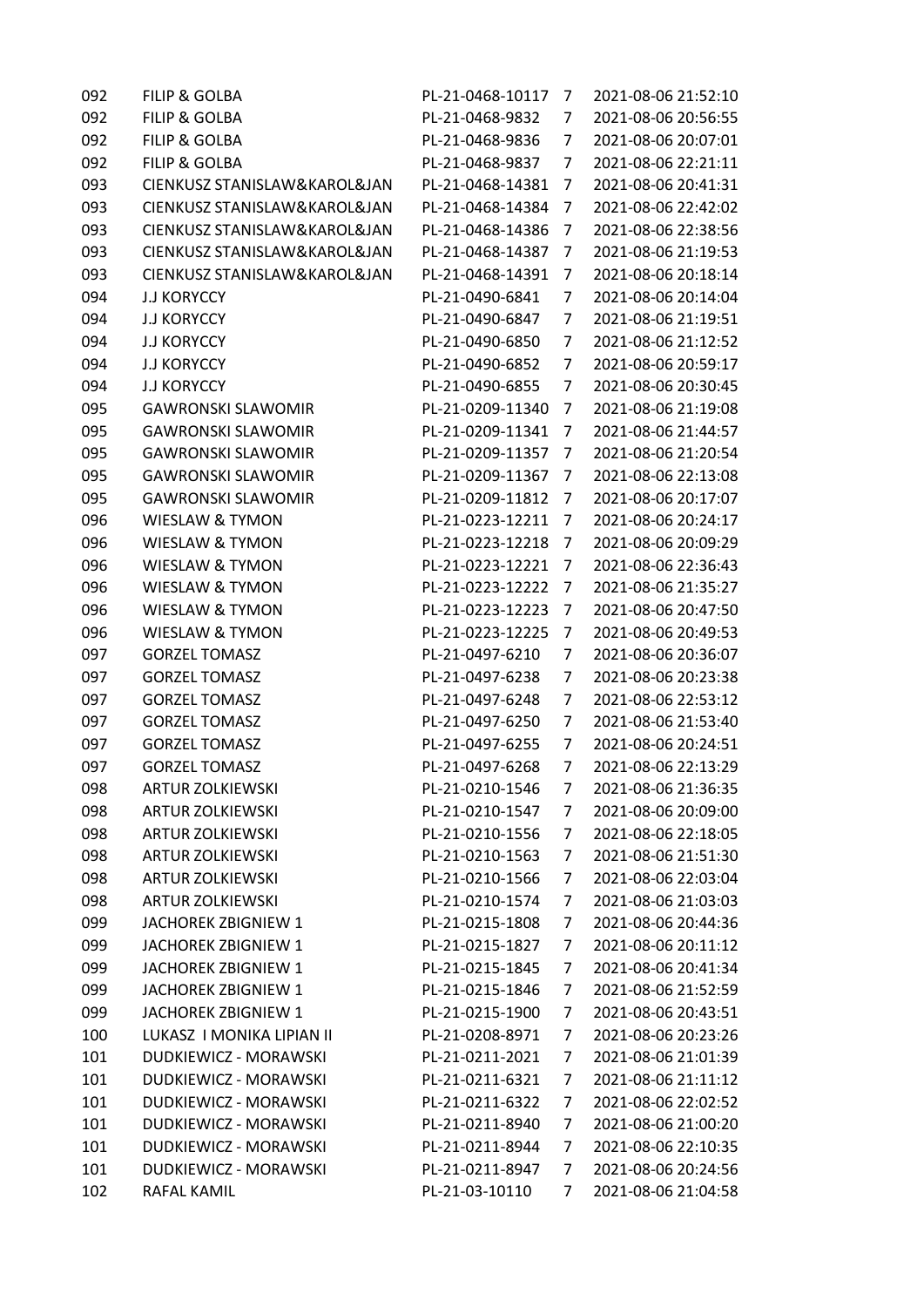| 102 | RAFAL KAMIL                  | PL-21-03-10114   | 7              | 2021-08-06 22:11:18 |
|-----|------------------------------|------------------|----------------|---------------------|
| 102 | RAFAL KAMIL                  | PL-21-03-10157   | 7              | 2021-08-06 20:56:42 |
| 102 | RAFAL KAMIL                  | PL-21-03-10159   | 7              | 2021-08-06 22:40:07 |
| 103 | L.STOLARSKI- K. SZWED        | PL-21-0380-243   | 7              | 2021-08-06 22:36:49 |
| 103 | L.STOLARSKI- K. SZWED        | PL-21-0380-244   | 7              | 2021-08-06 21:35:59 |
| 103 | L.STOLARSKI- K. SZWED        | PL-21-0380-245   | 7              | 2021-08-06 21:53:34 |
| 103 | L.STOLARSKI- K. SZWED        | PL-21-0380-826   | 7              | 2021-08-06 21:49:16 |
| 103 | L.STOLARSKI- K. SZWED        | PL-21-0380-829   | 7              | 2021-08-06 22:53:04 |
| 104 | <b>ABBAS PIGEONS</b>         | S-21-04-203      | 7              | 2021-08-06 22:21:34 |
| 104 | <b>ABBAS PIGEONS</b>         | S-21-04-204      | 7              | 2021-08-06 20:54:51 |
| 104 | <b>ABBAS PIGEONS</b>         | S-21-04-206      | 7              | 2021-08-06 21:42:39 |
| 104 | <b>ABBAS PIGEONS</b>         | S-21-04-211      | 7              | 2021-08-06 20:25:09 |
| 104 | <b>ABBAS PIGEONS</b>         | S-21-04-213      | 7              | 2021-08-06 22:54:38 |
| 105 | PAWEL SZTOBNICKI             | PL-21-0175-1951  | 7              | 2021-08-06 21:42:19 |
| 105 | PAWEL SZTOBNICKI             | PL-21-0175-1953  | 7              | 2021-08-06 20:30:37 |
| 105 | PAWEL SZTOBNICKI             | PL-21-0175-1956  | 7              | 2021-08-06 21:01:19 |
| 105 | PAWEL SZTOBNICKI             | PL-21-0175-1960  | 7              | 2021-08-06 21:52:07 |
| 105 | PAWEL SZTOBNICKI             | S-21-08-015      | 7              | 2021-08-06 22:51:34 |
| 106 | TEAM A.A.                    | PL-21-0139-446   | 7              | 2021-08-06 21:40:42 |
| 106 | TEAM A.A.                    | PL-21-0139-448   | 7              | 2021-08-06 20:53:14 |
| 106 | TEAM A.A.                    | PL-21-0139-459   | 7              | 2021-08-06 20:51:30 |
| 106 | TEAM A.A.                    | PL-21-0139-460   | 7              | 2021-08-06 22:38:46 |
| 106 | TEAM A.A.                    | PL-21-0411-3722  | 7              | 2021-08-06 21:04:39 |
| 106 | TEAM A.A.                    | PL-21-0411-3740  | 7              | 2021-08-06 21:00:47 |
| 107 | KUBACEK-JURASEK-CHMELAR TEAM | CZ-21-0234-2862  | 7              | 2021-08-06 21:53:19 |
| 107 | KUBACEK-JURASEK-CHMELAR TEAM | CZ-21-0234-2867  | 7              | 2021-08-06 22:31:22 |
| 107 | KUBACEK-JURASEK-CHMELAR TEAM | CZ-21-0234-2869  | 7              | 2021-08-06 20:06:22 |
| 107 | KUBACEK-JURASEK-CHMELAR TEAM | CZ-21-0259-3412  | 7              | 2021-08-06 21:55:40 |
| 107 | KUBACEK-JURASEK-CHMELAR TEAM | CZ-21-0259-3455  | 7              | 2021-08-06 22:00:59 |
| 107 | KUBACEK-JURASEK-CHMELAR TEAM | CZ-21-0259-3466  | 7              | 2021-08-06 22:30:34 |
| 108 | MISIAK & SMORAWSKI TEAM      | PL-21-0347-11966 | 7              | 2021-08-06 21:09:27 |
| 108 | MISIAK & SMORAWSKI TEAM      | PL-21-0347-11971 | $\overline{7}$ | 2021-08-06 21:35:45 |
| 108 | MISIAK & SMORAWSKI TEAM      | PL-21-0347-11999 | 7              | 2021-08-06 21:34:35 |
| 108 | MISIAK & SMORAWSKI TEAM      | PL-21-0347-9325  | 7              | 2021-08-06 21:45:05 |
| 108 | MISIAK & SMORAWSKI TEAM      | PL-21-0347-9343  | 7              | 2021-08-06 20:32:12 |
| 108 | MISIAK & SMORAWSKI TEAM      | PL-21-0347-9344  | 7              | 2021-08-06 22:15:20 |
| 109 | P+E TEAM                     | PL-21-0347-8104  | 7              | 2021-08-06 20:10:52 |
| 109 | P+E TEAM                     | PL-21-0347-8106  | 7              | 2021-08-06 20:29:23 |
| 109 | P+E TEAM                     | PL-21-0347-8107  | 7              | 2021-08-06 20:11:00 |
| 109 | P+E TEAM                     | PL-21-0347-8113  | 7              | 2021-08-06 22:19:50 |
| 109 | P+E TEAM                     | PL-21-0347-8121  | 7              | 2021-08-06 22:39:09 |
| 110 | RAFAL GORSKI                 | PL-21-0223-583   | 7              | 2021-08-06 20:06:39 |
| 110 | RAFAL GORSKI                 | PL-21-0223-588   | 7              | 2021-08-06 22:05:02 |
| 110 | RAFAL GORSKI                 | PL-21-0223-595   | 7              | 2021-08-06 20:24:27 |
| 111 | PIOTROWSKI TOMASZ            | DV-21-5442-965   | 7              | 2021-08-06 21:20:11 |
| 111 | PIOTROWSKI TOMASZ            | PL-21-0285-1626  | 7              | 2021-08-06 20:08:54 |
| 111 | PIOTROWSKI TOMASZ            | PL-21-0285-1643  | 7              | 2021-08-06 20:23:58 |
| 111 | PIOTROWSKI TOMASZ            | PL-21-0285-1697  | 7              | 2021-08-06 21:46:45 |
| 112 | <b>TORZ SLAWOMIR</b>         | PL-21-0155-6206  | 7              | 2021-08-06 20:35:23 |
| 112 | <b>TORZ SLAWOMIR</b>         | PL-21-0155-6245  | 7              | 2021-08-06 22:38:13 |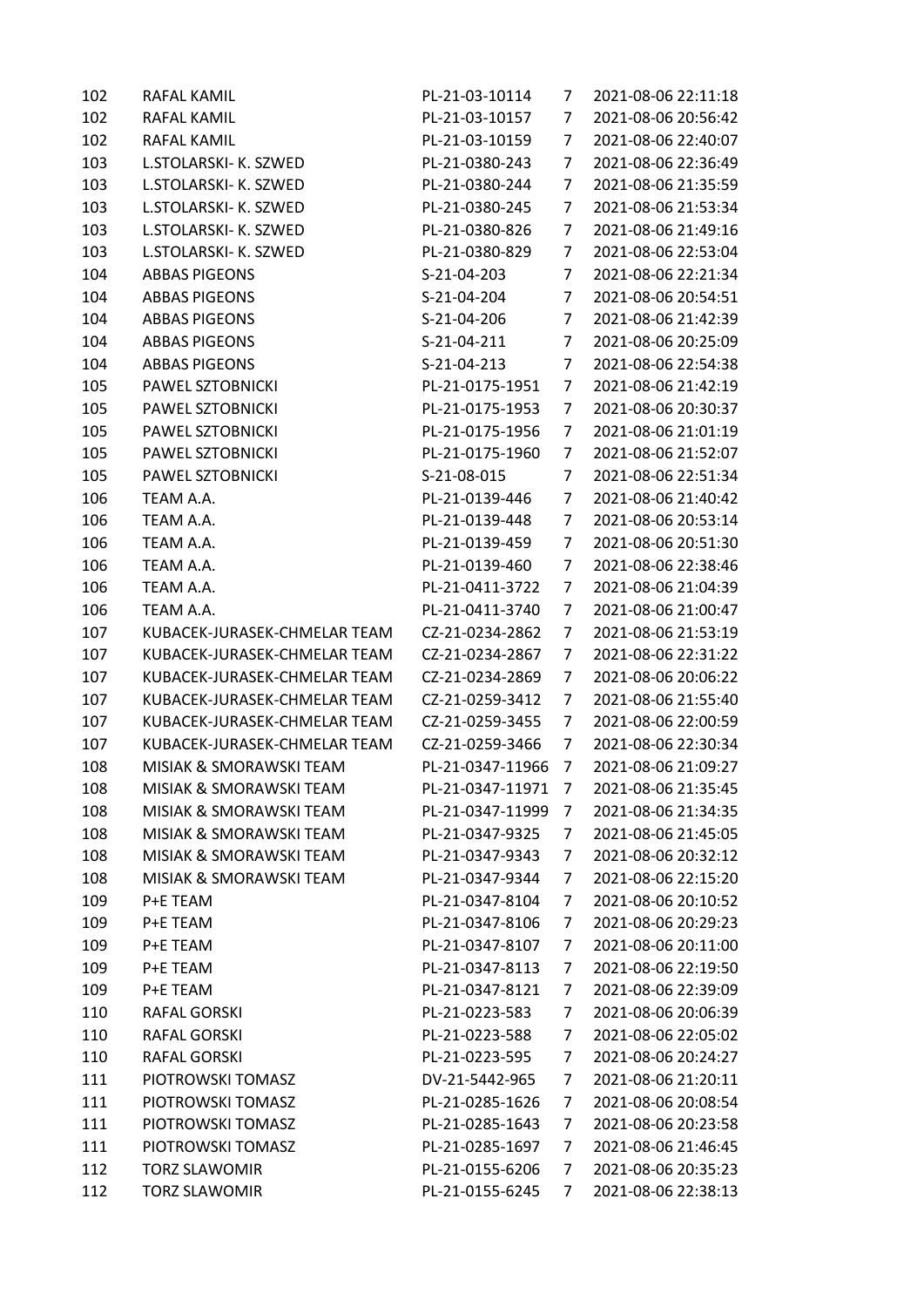| 124 | <b>KREPIEC TIM</b>             | PL-21-0497-6277  | 7              | 2021-08-06 20:43:00 |
|-----|--------------------------------|------------------|----------------|---------------------|
| 124 | <b>KREPIEC TIM</b>             | PL-21-0497-6059  | 7              | 2021-08-06 20:16:16 |
| 124 | <b>KREPIEC TIM</b>             | PL-21-0497-3301  | 7              | 2021-08-06 21:02:02 |
| 124 | <b>KREPIEC TIM</b>             | PL-21-0211-979   | 7              | 2021-08-06 20:21:51 |
| 123 | DREAM TEAM                     | PL-21-0173-12951 | 7              | 2021-08-06 22:52:30 |
| 123 | <b>DREAM TEAM</b>              | PL-21-0173-12950 | 7              | 2021-08-06 20:18:04 |
| 123 | <b>DREAM TEAM</b>              | PL-21-0173-12942 | 7              | 2021-08-06 21:05:40 |
| 123 | <b>DREAM TEAM</b>              | PL-21-0173-12941 | 7              | 2021-08-06 20:17:40 |
| 123 | <b>DREAM TEAM</b>              | PL-21-0173-12914 | 7              | 2021-08-06 22:15:01 |
| 122 | <b>MASTER TEAM PILICHOWICE</b> | CZ-21-0132-3212  | 7              | 2021-08-06 20:07:54 |
| 121 | <b>BARTOSZ</b>                 | CZ-21-0132-3215  | 7              | 2021-08-06 20:43:40 |
| 120 | MODLISZEWICE TEAM              | CZ-21-0132-3333  | 7              | 2021-08-06 20:52:26 |
| 119 | SPARROW TEAM II                | DV-21-2585-1835  | 7              | 2021-08-06 21:35:17 |
| 119 | SPARROW TEAM II                | DV-21-2585-1818  | 7              | 2021-08-06 21:43:21 |
| 119 | SPARROW TEAM II                | DV-21-1911-1296  | 7              | 2021-08-06 20:15:53 |
| 119 | SPARROW TEAM II                | DV-21-1911-1267  | 7              | 2021-08-06 21:34:26 |
| 119 | SPARROW TEAM II                | DV-21-1911-1257  | 7              | 2021-08-06 21:02:41 |
| 118 | <b>SPARROW TEAM I</b>          | DV-21-1911-1288  | 7 <sup>1</sup> | 2021-08-06 22:12:32 |
| 118 | <b>SPARROW TEAM I</b>          | DV-21-1911-1282  | 7              | 2021-08-06 21:45:21 |
| 118 | <b>SPARROW TEAM I</b>          | DV-21-1911-1275  | 7              | 2021-08-06 21:19:22 |
| 118 | <b>SPARROW TEAM I</b>          | DV-21-1911-1256  | 7              | 2021-08-06 20:43:43 |
| 117 | <b>KRZYCHOL</b>                | PL-21-0317-1346  | 7              | 2021-08-06 21:02:52 |
| 117 | <b>KRZYCHOL</b>                | PL-21-0317-1345  | 7              | 2021-08-06 22:14:59 |
| 117 | <b>KRZYCHOL</b>                | AU-21---180      | 7              | 2021-08-06 20:48:11 |
| 117 | <b>KRZYCHOL</b>                | AU-21---175      | 7              | 2021-08-06 20:29:20 |
| 117 | KRZYCHOL                       | AU-21---174      | 7              | 2021-08-06 21:03:55 |
| 117 | <b>KRZYCHOL</b>                | AU-21---171      | 7              | 2021-08-06 21:12:08 |
| 116 | LOEWE BARTLOMIEJ               | PL-21-0152-145   | 7              | 2021-08-06 20:29:44 |
| 116 | LOEWE BARTLOMIEJ               | PL-21-0152-143   | 7              | 2021-08-06 20:35:33 |
| 116 | <b>LOEWE BARTLOMIEJ</b>        | PL-21-0152-141   | 7              | 2021-08-06 22:39:03 |
| 116 | <b>LOEWE BARTLOMIEJ</b>        | PL-21-0152-139   | 7              | 2021-08-06 20:29:14 |
| 116 | <b>LOEWE BARTLOMIEJ</b>        | PL-21-0152-137   | 7              | 2021-08-06 20:11:08 |
| 116 | <b>LOEWE BARTLOMIEJ</b>        | PL-21-0152-135   | 7              | 2021-08-06 21:18:39 |
| 115 | SROKA-KUSION-KAWA              | PL-21-0318-3444  | 7              | 2021-08-06 22:42:52 |
| 115 | SROKA-KUSION-KAWA              | PL-21-0318-3424  | 7              | 2021-08-06 22:19:53 |
| 115 | SROKA-KUSION-KAWA              | PL-21-0318-3142  | 7              | 2021-08-06 20:15:08 |
| 115 | SROKA-KUSION-KAWA              | PL-21-0318-3109  | 7              | 2021-08-06 20:42:17 |
| 115 | SROKA-KUSION-KAWA              | PL-21-0235-8251  | 7              | 2021-08-06 22:52:53 |
| 114 | SZNAUCNER JAROSLAW             | PL-21-0492-4056  | 7              | 2021-08-06 20:48:22 |
| 114 | SZNAUCNER JAROSLAW             | PL-21-0492-4029  | 7              | 2021-08-06 22:20:09 |
| 114 | SZNAUCNER JAROSLAW             | PL-21-0492-4017  | 7              | 2021-08-06 20:29:32 |
| 114 | SZNAUCNER JAROSLAW             | PL-21-0492-4008  | 7              | 2021-08-06 20:09:26 |
| 114 | SZNAUCNER JAROSLAW             | PL-21-0492-4005  | 7              | 2021-08-06 22:57:02 |
| 113 | <b>BOCHENCZAK JAN</b>          | PL-21-0236-884   | 7              | 2021-08-06 22:11:07 |
| 113 | <b>BOCHENCZAK JAN</b>          | PL-21-0236-870   | 7              | 2021-08-06 21:20:45 |
| 113 | <b>BOCHENCZAK JAN</b>          | PL-21-0236-868   | 7              | 2021-08-06 20:11:22 |
| 113 | <b>BOCHENCZAK JAN</b>          | PL-21-0236-825   | 7              | 2021-08-06 20:35:41 |
| 112 | <b>TORZ SLAWOMIR</b>           | PL-21-0155-6270  | 7              | 2021-08-06 20:08:44 |
| 112 | <b>TORZ SLAWOMIR</b>           | PL-21-0155-6256  | 7              | 2021-08-06 21:33:52 |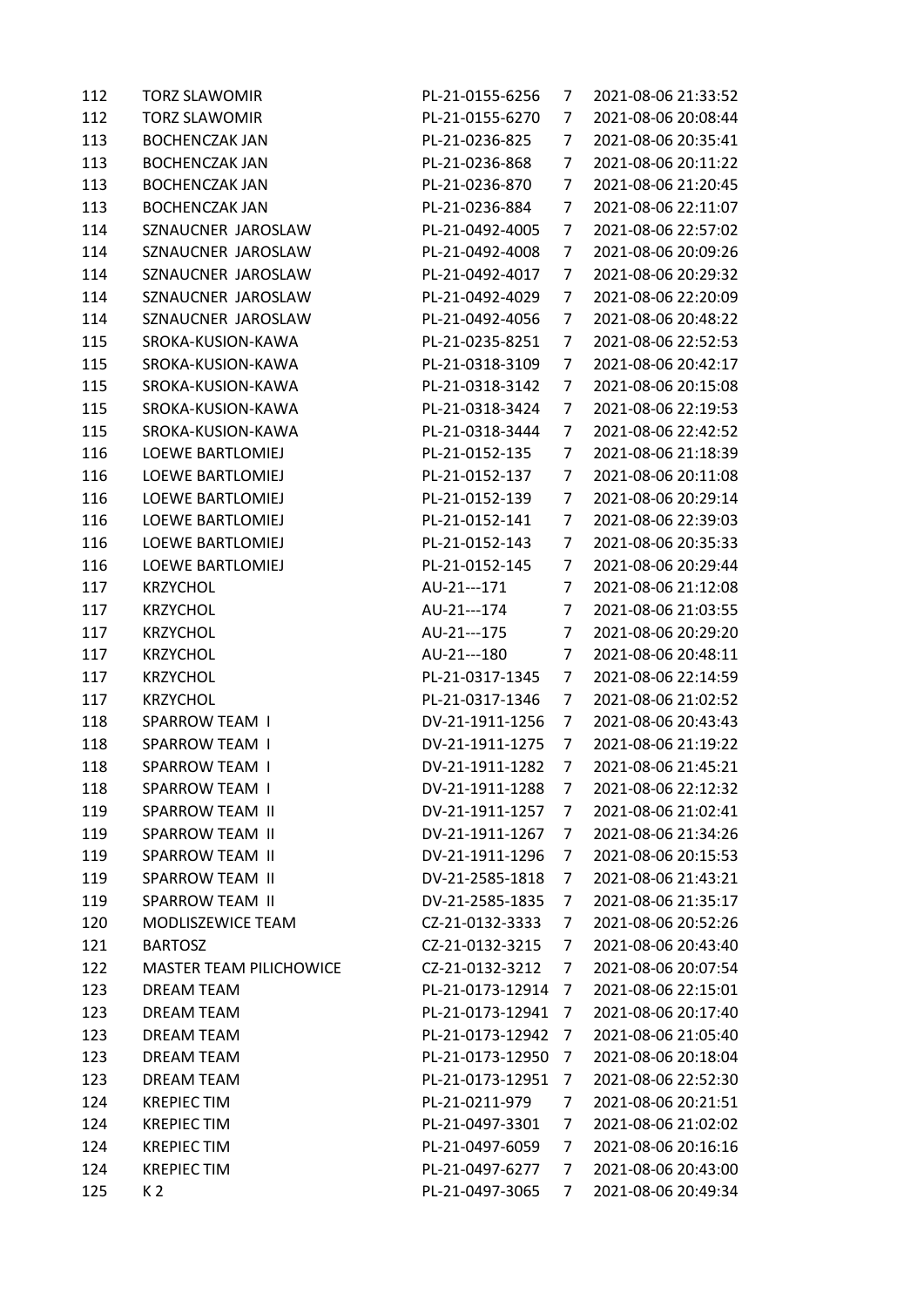| 125 | K <sub>2</sub>              | PL-21-0497-3078  | 7              | 2021-08-06 20:22:10 |
|-----|-----------------------------|------------------|----------------|---------------------|
| 125 | K <sub>2</sub>              | PL-21-0497-3086  | 7              | 2021-08-06 22:37:28 |
| 126 | STUDZINSKI BARTOSZ-ZBIGNIEW | PL-21-0211-10150 | 7              | 2021-08-06 20:06:58 |
| 126 | STUDZINSKI BARTOSZ-ZBIGNIEW | PL-21-0211-10151 | 7              | 2021-08-06 22:05:15 |
| 126 | STUDZINSKI BARTOSZ-ZBIGNIEW | PL-21-0211-10155 | 7              | 2021-08-06 20:57:08 |
| 126 | STUDZINSKI BARTOSZ-ZBIGNIEW | PL-21-0211-10214 | 7              | 2021-08-06 20:42:26 |
| 126 | STUDZINSKI BARTOSZ-ZBIGNIEW | PL-21-0211-10219 | 7              | 2021-08-06 22:39:17 |
| 127 | ZAWADA ANDRZEJ              | PL-21-0385-13245 | 7              | 2021-08-06 21:10:07 |
| 128 | <b>GRYGLAS ARTUR</b>        | PL-21-010-5453   | 7              | 2021-08-06 22:53:51 |
| 128 | <b>GRYGLAS ARTUR</b>        | PL-21-010-5458   | 7              | 2021-08-06 22:30:58 |
| 128 | <b>GRYGLAS ARTUR</b>        | PL-21-010-5486   | 7              | 2021-08-06 22:12:20 |
| 128 | <b>GRYGLAS ARTUR</b>        | PL-21-010-5488   | 7              | 2021-08-06 21:10:47 |
| 129 | <b>DEGA MARCIN</b>          | PL-21-208-8818   | 7              | 2021-08-06 21:09:39 |
| 130 | BLYSKAWICA                  | PL-21-07-8746    | 7              | 2021-08-06 20:41:17 |
| 130 | BLYSKAWICA                  | PL-21-07-8749    | 7              | 2021-08-06 20:31:44 |
| 130 | BLYSKAWICA                  | PL-21-07-8754    | 7              | 2021-08-06 21:13:05 |
| 130 | <b>BLYSKAWICA</b>           | PL-21-07-8780    | 7              | 2021-08-06 21:03:12 |
| 131 | ZAJAC NORBERT               | PL-21-0208-1963  | 7              | 2021-08-06 20:17:05 |
| 131 | <b>ZAJAC NORBERT</b>        | PL-21-0208-1964  | 7              | 2021-08-06 21:55:12 |
| 132 | MAT-BUD                     | PL-21-0430-4585  | 7              | 2021-08-06 22:49:08 |
| 132 | MAT-BUD                     | PL-21-0430-4587  | 7              | 2021-08-06 22:40:35 |
| 132 | MAT-BUD                     | PL-21-0430-5538  | 7              | 2021-08-06 20:27:40 |
| 132 | MAT-BUD                     | PL-21-0430-5544  | 7              | 2021-08-06 23:12:12 |
| 132 | MAT-BUD                     | PL-21-0430-5550  | 7              | 2021-08-06 22:32:05 |
| 133 | TEAM G & W                  | PL-21-0208-3371  | 7              | 2021-08-06 20:13:41 |
| 133 | TEAM G & W                  | PL-21-0208-3373  | 7              | 2021-08-06 20:36:45 |
| 133 | TEAM G & W                  | PL-21-0208-3376  | 7              | 2021-08-06 20:47:10 |
| 133 | TEAM G & W                  | PL-21-0208-4267  | 7              | 2021-08-06 22:47:56 |
| 133 | TEAM G & W                  | PL-21-0208-4278  | 7              | 2021-08-06 20:55:51 |
| 134 | PRANAGAL                    | PL-21-0497-3662  | 7              | 2021-08-06 22:40:55 |
| 134 | PRANAGAL                    | PL-21-0497-3667  | 7              | 2021-08-06 22:00:15 |
| 134 | PRANAGAL                    | PL-21-0497-3668  | $\overline{7}$ | 2021-08-06 20:07:21 |
| 134 | PRANAGAL                    | PL-21-0497-3669  | 7              | 2021-08-06 20:16:33 |
| 134 | PRANAGAL                    | PL-21-0497-6892  | 7              | 2021-08-06 20:58:37 |
| 135 | PATRYCJA I ADRIAN DROZD     | PL-21-0463-7750  | 7              | 2021-08-06 20:31:36 |
| 135 | PATRYCJA I ADRIAN DROZD     | PL-21-0463-7756  | 7              | 2021-08-06 22:40:32 |
| 135 | PATRYCJA I ADRIAN DROZD     | PL-21-0463-7761  | 7              | 2021-08-06 22:02:33 |
| 135 | PATRYCJA I ADRIAN DROZD     | PL-21-0463-7778  | 7              | 2021-08-06 22:54:06 |
| 136 | LEWANDOWSKI TEAM            | PL-21-0411-7408  | 7              | 2021-08-06 22:42:13 |
| 136 | LEWANDOWSKI TEAM            | PL-21-0411-7431  | 7              | 2021-08-06 22:12:39 |
| 136 | LEWANDOWSKI TEAM            | PL-21-08-2055    | 7              | 2021-08-06 21:11:53 |
| 136 | LEWANDOWSKI TEAM            | PL-21-08-2059    | 7              | 2021-08-06 22:14:54 |
| 137 | AMELKA J.K. I               | PL-21-0424-8101  | 7              | 2021-08-06 21:34:57 |
| 137 | AMELKA J.K. I               | PL-21-0424-8102  | 7              | 2021-08-06 22:21:24 |
| 137 | AMELKA J.K. I               | PL-21-0424-8105  | 7              | 2021-08-06 21:42:30 |
| 137 | AMELKA J.K. I               | PL-21-0424-8106  | 7              | 2021-08-06 20:19:39 |
| 137 | AMELKA J.K. I               | PL-21-0424-8108  | 7              | 2021-08-06 20:06:26 |
| 137 | AMELKA J.K. I               | PL-21-0424-8109  | 7              | 2021-08-06 22:18:37 |
| 138 | AMELKA J.K. II              | PL-21-0424-8116  | 7              | 2021-08-06 21:09:53 |
| 138 | AMELKA J.K. II              | PL-21-0424-8119  | 7              | 2021-08-06 20:41:41 |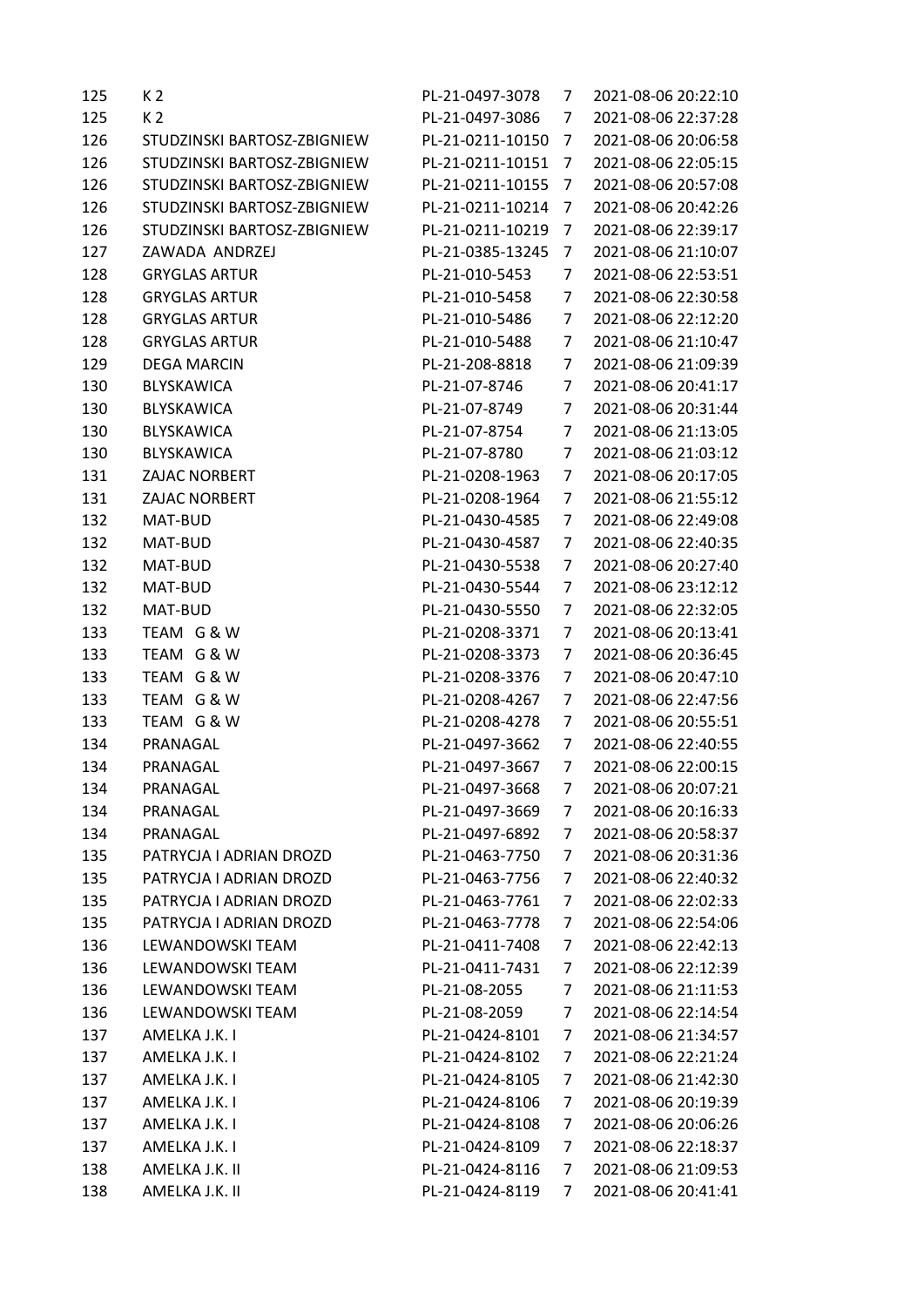| 138 | AMELKA J.K. II          | PL-21-0424-8121                  | 7              | 2021-08-06 22:04:13 |
|-----|-------------------------|----------------------------------|----------------|---------------------|
| 138 | AMELKA J.K. II          | PL-21-0424-8122                  | 7              | 2021-08-06 20:50:48 |
| 139 | AMELKA III              | PL-21-0424-8103                  | 7              | 2021-08-06 20:49:25 |
| 139 | AMELKA III              | PL-21-0424-8104                  | 7              | 2021-08-06 22:40:26 |
| 139 | AMELKA III              | PL-21-0424-8111                  | 7              | 2021-08-06 22:31:11 |
| 140 | AMELIA J.K. IV          | PL-21-0424-8110                  | 7              | 2021-08-06 22:14:30 |
| 140 | AMELIA J.K. IV          | PL-21-0424-8125                  | 7              | 2021-08-06 22:49:56 |
| 140 | AMELIA J.K. IV          | PL-21-0424-8135                  | 7              | 2021-08-06 20:29:30 |
| 141 | <b>LESZEK SERAFIN</b>   | PL-21-0250-6101                  | 7              | 2021-08-06 20:30:27 |
| 141 | <b>LESZEK SERAFIN</b>   | PL-21-0250-6107                  | 7              | 2021-08-06 22:10:29 |
| 141 | <b>LESZEK SERAFIN</b>   | PL-21-0250-6108                  | 7              | 2021-08-06 20:34:09 |
| 141 | <b>LESZEK SERAFIN</b>   | PL-21-0250-6110                  | 7              | 2021-08-06 20:29:53 |
| 141 | <b>LESZEK SERAFIN</b>   | PL-21-0250-6115                  | 7              | 2021-08-06 20:07:17 |
| 142 | <b>TAYA</b>             | PL-21-0250-6118                  | 7              | 2021-08-06 22:04:56 |
| 142 | <b>TAYA</b>             | PL-21-0250-6122                  | 7              | 2021-08-06 22:10:15 |
| 142 | <b>TAYA</b>             | PL-21-0250-6131                  | 7              | 2021-08-06 20:17:35 |
| 142 | <b>TAYA</b>             | PL-21-0250-6134                  | 7              | 2021-08-06 21:45:29 |
| 142 | <b>TAYA</b>             | PL-21-0250-6143                  | 7              | 2021-08-06 22:12:35 |
| 143 | <b>GIULIA</b>           | PL-21-0250-6145                  | 7              | 2021-08-06 22:02:19 |
| 144 | <b>KURYLO KRZYSZTOF</b> | PL-21-0412-6537                  | 7              | 2021-08-06 22:14:36 |
| 144 | KURYLO KRZYSZTOF        | PL-21-0412-6541                  | 7              | 2021-08-06 20:22:00 |
| 144 | KURYLO KRZYSZTOF        | PL-21-0412-6543                  | 7              | 2021-08-06 22:37:54 |
| 144 | KURYLO KRZYSZTOF        | PL-21-0412-6547                  | 7              | 2021-08-06 21:11:16 |
| 144 | KURYLO KRZYSZTOF        | PL-21-0412-6553                  | 7              | 2021-08-06 22:38:11 |
| 145 | LANDMAN                 | PL-21-0208-7908                  | 7              | 2021-08-06 22:17:44 |
| 145 | LANDMAN                 | PL-21-0208-7920                  | 7              | 2021-08-06 20:36:00 |
| 145 | LANDMAN                 | PL-21-0208-7928                  | 7              | 2021-08-06 21:01:50 |
| 145 | LANDMAN                 | PL-21-0208-7934                  | 7              | 2021-08-06 21:42:46 |
| 146 | BOCZKOWSKI-WOSZCZAK     | PL-21-0329-1509                  | 7              | 2021-08-06 22:48:50 |
| 146 | BOCZKOWSKI-WOSZCZAK     | PL-21-0329-1512                  | 7              | 2021-08-06 22:14:33 |
| 146 | BOCZKOWSKI-WOSZCZAK     | PL-21-0329-1518                  | $\overline{7}$ | 2021-08-06 22:51:59 |
| 147 | SZYMANSKI JERZY         | PL-21-0208-7046                  | 7              | 2021-08-06 22:17:34 |
| 147 | <b>SZYMANSKI JERZY</b>  | PL-21-0208-7069                  | 7              | 2021-08-06 20:32:27 |
| 147 | SZYMANSKI JERZY         | PL-21-0208-7074                  | 7              | 2021-08-06 22:47:40 |
| 147 | SZYMANSKI JERZY         | PL-21-0208-7075                  | 7              | 2021-08-06 22:50:00 |
| 147 | SZYMANSKI JERZY         | PL-21-0208-7077                  | 7              | 2021-08-06 21:17:58 |
| 147 | SZYMANSKI JERZY         | PL-21-0208-7080                  | 7              | 2021-08-06 20:13:52 |
| 148 | MAJA                    | PL-21-053-14740                  | 7              | 2021-08-06 21:46:23 |
| 148 | MAJA                    | PL-21-053-14743                  | 7              | 2021-08-06 22:06:42 |
| 148 | MAJA                    | PL-21-053-14746                  | 7              | 2021-08-06 22:03:10 |
| 148 | MAJA                    | PL-21-053-14748                  | 7              | 2021-08-06 20:08:02 |
| 148 | MAJA                    | PL-21-053-14750                  | 7              | 2021-08-06 20:44:18 |
| 149 | LASEK LUKASZ            | PL-21-0185-512                   | 7              | 2021-08-06 20:50:28 |
|     | <b>LASEK LUKASZ</b>     |                                  |                | 2021-08-06 20:20:40 |
| 149 | <b>LASEK LUKASZ</b>     | PL-21-0185-543<br>PL-21-0185-575 | 7              | 2021-08-06 22:40:17 |
| 149 |                         |                                  | 7              |                     |
| 149 | <b>LASEK LUKASZ</b>     | PL-21-0185-619                   | 7              | 2021-08-06 22:38:02 |
| 149 | <b>LASEK LUKASZ</b>     | PL-21-0185-620                   | 7              | 2021-08-06 22:18:23 |
| 149 | LASEK LUKASZ            | PL-21-0185-633                   | 7              | 2021-08-06 22:20:27 |
| 150 | <b>ESCHKE ARTUR</b>     | PL-21-0207-3890                  | 7              | 2021-08-06 20:05:04 |
| 150 | <b>ESCHKE ARTUR</b>     | PL-21-0207-3891                  | 7              | 2021-08-06 21:02:32 |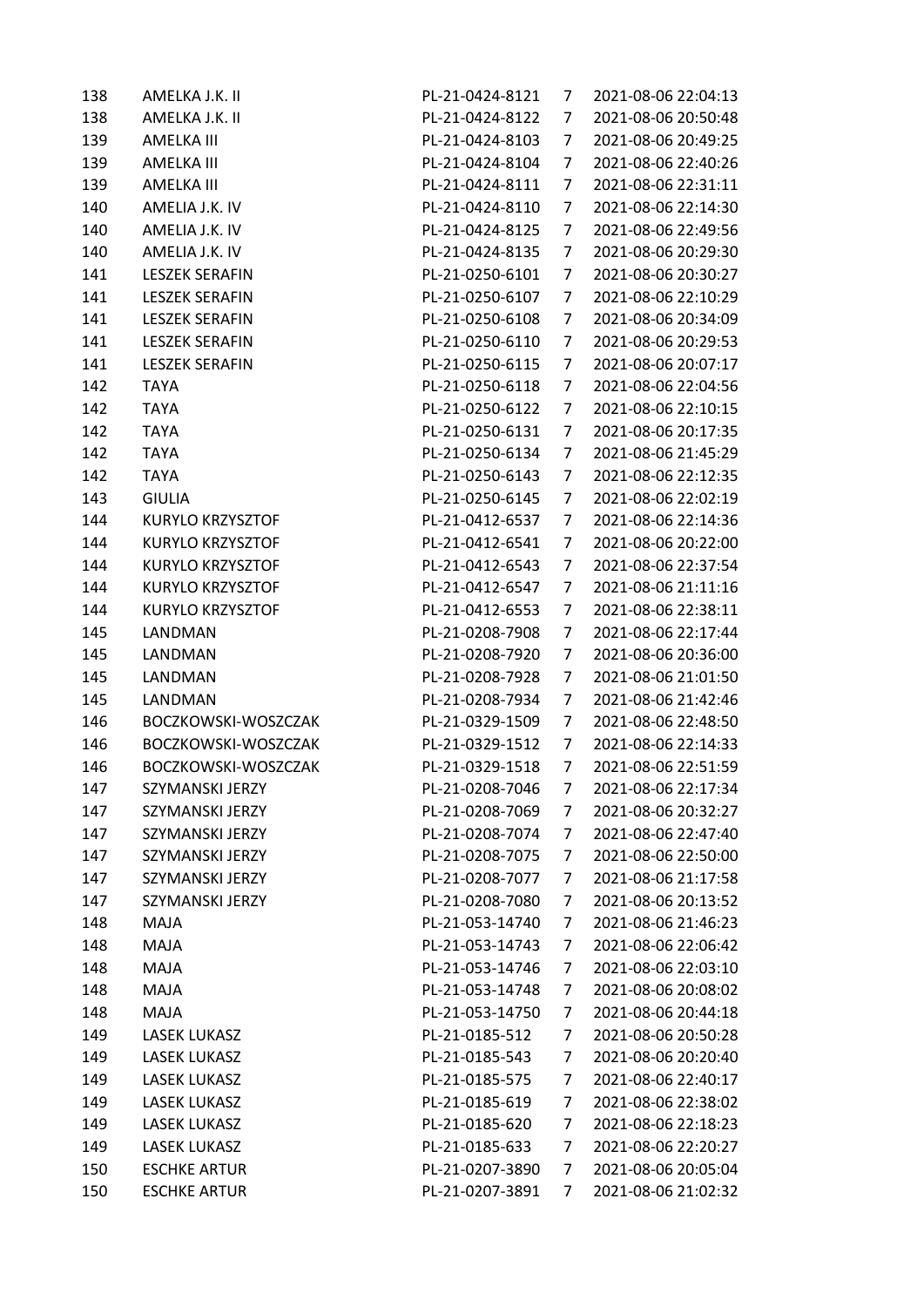| 150<br>151<br><b>MAJEWSKI WALDEK</b><br>PL-21-0180-4805<br>7<br>151<br><b>MAJEWSKI WALDEK</b><br>PL-21-0180-4806<br>7<br>151<br><b>MAJEWSKI WALDEK</b><br>PL-21-0425-12278<br>7<br>151<br><b>MAJEWSKI WALDEK</b><br>PL-21-0425-12279<br>7 | 2021-08-06 21:18:16<br>2021-08-06 20:16:57 |
|-------------------------------------------------------------------------------------------------------------------------------------------------------------------------------------------------------------------------------------------|--------------------------------------------|
|                                                                                                                                                                                                                                           |                                            |
|                                                                                                                                                                                                                                           |                                            |
|                                                                                                                                                                                                                                           | 2021-08-06 22:17:16                        |
|                                                                                                                                                                                                                                           | 2021-08-06 20:23:46                        |
| 151<br><b>MAJEWSKI WALDEK</b><br>PL-21-0425-12281<br>7                                                                                                                                                                                    | 2021-08-06 21:37:23                        |
| 152<br><b>SITARSKI MAREK</b><br>PL-21-0262-1774<br>7                                                                                                                                                                                      | 2021-08-06 20:14:27                        |
| PL-21-0280-12862<br>152<br><b>SITARSKI MAREK</b><br>7                                                                                                                                                                                     | 2021-08-06 21:54:58                        |
| 152<br><b>SITARSKI MAREK</b><br>PL-21-0280-12865<br>7                                                                                                                                                                                     | 2021-08-06 22:37:40                        |
| 153<br><b>OCHIJEWICZ MAREK</b><br>PL-21-0441-5070<br>7                                                                                                                                                                                    | 2021-08-06 22:38:18                        |
| 153<br><b>OCHIJEWICZ MAREK</b><br>PL-21-0441-5072<br>7                                                                                                                                                                                    | 2021-08-06 20:26:56                        |
| 153<br><b>OCHIJEWICZ MAREK</b><br>PL-21-0441-5101<br>7                                                                                                                                                                                    | 2021-08-06 20:53:26                        |
| <b>OCHIJEWICZ MAREK</b><br>153<br>PL-21-0441-5103<br>7                                                                                                                                                                                    | 2021-08-06 22:21:19                        |
| 154<br>PRZEDNIKOWSKI WIESLAW<br>PL-21-0306-4705<br>7                                                                                                                                                                                      | 2021-08-06 20:08:18                        |
| 154<br>PRZEDNIKOWSKI WIESLAW<br>PL-21-0306-4712<br>7                                                                                                                                                                                      | 2021-08-06 20:19:07                        |
| PRZEDNIKOWSKI WIESLAW<br>154<br>PL-21-0306-4744<br>7                                                                                                                                                                                      | 2021-08-06 20:15:33                        |
| 155<br><b>TCHORZEWSKI WOJCIECH</b><br>PL-21-0468-6315<br>7                                                                                                                                                                                | 2021-08-06 21:09:47                        |
| 155<br><b>TCHORZEWSKI WOJCIECH</b><br>PL-21-0468-6316<br>7                                                                                                                                                                                | 2021-08-06 21:11:23                        |
| 155<br><b>TCHORZEWSKI WOJCIECH</b><br>PL-21-0468-6319<br>7                                                                                                                                                                                | 2021-08-06 22:38:37                        |
| 155<br><b>TCHORZEWSKI WOJCIECH</b><br>PL-21-0468-6320<br>7                                                                                                                                                                                | 2021-08-06 20:27:20                        |
| <b>TCHORZEWSKI WOJCIECH</b><br>155<br>PL-21-0468-6334<br>7                                                                                                                                                                                | 2021-08-06 21:52:29                        |
| 155<br><b>TCHORZEWSKI WOJCIECH</b><br>PL-21-0468-6335<br>7                                                                                                                                                                                | 2021-08-06 21:00:34                        |
| 157<br><b>GIL JOLANTA</b><br>NL-21-1332315<br>7                                                                                                                                                                                           | 2021-08-06 21:49:52                        |
| 157<br>PL-21-0176-4605<br><b>GIL JOLANTA</b><br>7                                                                                                                                                                                         | 2021-08-06 21:02:23                        |
| 157<br><b>GIL JOLANTA</b><br>PL-21-0176-4613<br>7                                                                                                                                                                                         | 2021-08-06 20:30:01                        |
| 157<br><b>GIL JOLANTA</b><br>PL-21-0176-4635<br>7                                                                                                                                                                                         | 2021-08-06 20:46:57                        |
| 157<br><b>GIL JOLANTA</b><br>PL-21-0176-4673<br>7                                                                                                                                                                                         | 2021-08-06 22:34:29                        |
| 158<br><b>LIS ANDRZEJ</b><br>PL-21-09-8547<br>7                                                                                                                                                                                           | 2021-08-06 22:06:21                        |
| 158<br>LIS ANDRZEJ<br>PL-21-09-8562<br>7                                                                                                                                                                                                  | 2021-08-06 22:01:14                        |
| 158<br>LIS ANDRZEJ<br>PL-21-09-8569<br>7                                                                                                                                                                                                  | 2021-08-06 22:01:03                        |
| 158<br><b>LIS ANDRZEJ</b><br>PL-21-09-8580<br>7                                                                                                                                                                                           | 2021-08-06 20:54:34                        |
| LIS ANDRZEJ<br>PL-21-09-8599<br>158<br>7                                                                                                                                                                                                  | 2021-08-06 21:13:09                        |
| 158<br>LIS ANDRZEJ<br>PL-21-09-8600<br>7                                                                                                                                                                                                  | 2021-08-06 21:43:48                        |
| 159<br><b>BLUE TEAM</b><br>PL-21-02-3241<br>7                                                                                                                                                                                             | 2021-08-06 22:40:23                        |
| <b>BLUE TEAM</b><br>159<br>PL-21-02-3245<br>7                                                                                                                                                                                             | 2021-08-06 22:00:55                        |
| 159<br><b>BLUE TEAM</b><br>PL-21-02-3255<br>7                                                                                                                                                                                             | 2021-08-06 21:35:47                        |
| 160<br><b>RED TEAM</b><br>PL-21-02-3248<br>7                                                                                                                                                                                              | 2021-08-06 20:56:05                        |
| 160<br><b>RED TEAM</b><br>PL-21-02-3251<br>7                                                                                                                                                                                              | 2021-08-06 22:55:08                        |
| 160<br><b>RED TEAM</b><br>PL-21-02-3252<br>7                                                                                                                                                                                              | 2021-08-06 20:59:43                        |
| 160<br><b>RED TEAM</b><br>PL-21-02-3261<br>7                                                                                                                                                                                              | 2021-08-06 20:11:25                        |
| 161<br>PASTUSZAK MICHAL<br>PL-21-0497-5816<br>7                                                                                                                                                                                           | 2021-08-06 22:11:31                        |
| 161<br>PASTUSZAK MICHAL<br>PL-21-0497-5818<br>7                                                                                                                                                                                           | 2021-08-06 22:31:08                        |
| 162<br>NIEDUZAK JOZEF<br>PL-21-0289-5984<br>7                                                                                                                                                                                             | 2021-08-06 22:53:25                        |
| 162<br>NIEDUZAK JOZEF<br>PL-21-0289-5986<br>7                                                                                                                                                                                             | 2021-08-06 21:49:02                        |
| 162<br>NIEDUZAK JOZEF<br>PL-21-0289-5999<br>7                                                                                                                                                                                             | 2021-08-06 20:23:51                        |
| 162<br>NIEDUZAK JOZEF<br>PL-21-0289-6511<br>7                                                                                                                                                                                             | 2021-08-06 21:09:24                        |
| 162<br>PL-21-0289-6561<br>NIEDUZAK JOZEF<br>7                                                                                                                                                                                             | 2021-08-06 22:20:38                        |
|                                                                                                                                                                                                                                           | 2021-08-06 22:48:41                        |
|                                                                                                                                                                                                                                           |                                            |
| 163<br>PANAS TEAM<br>PL-21-0210-1012<br>7<br>163<br>PANAS TEAM<br>PL-21-0210-1116<br>7                                                                                                                                                    | 2021-08-06 22:31:59                        |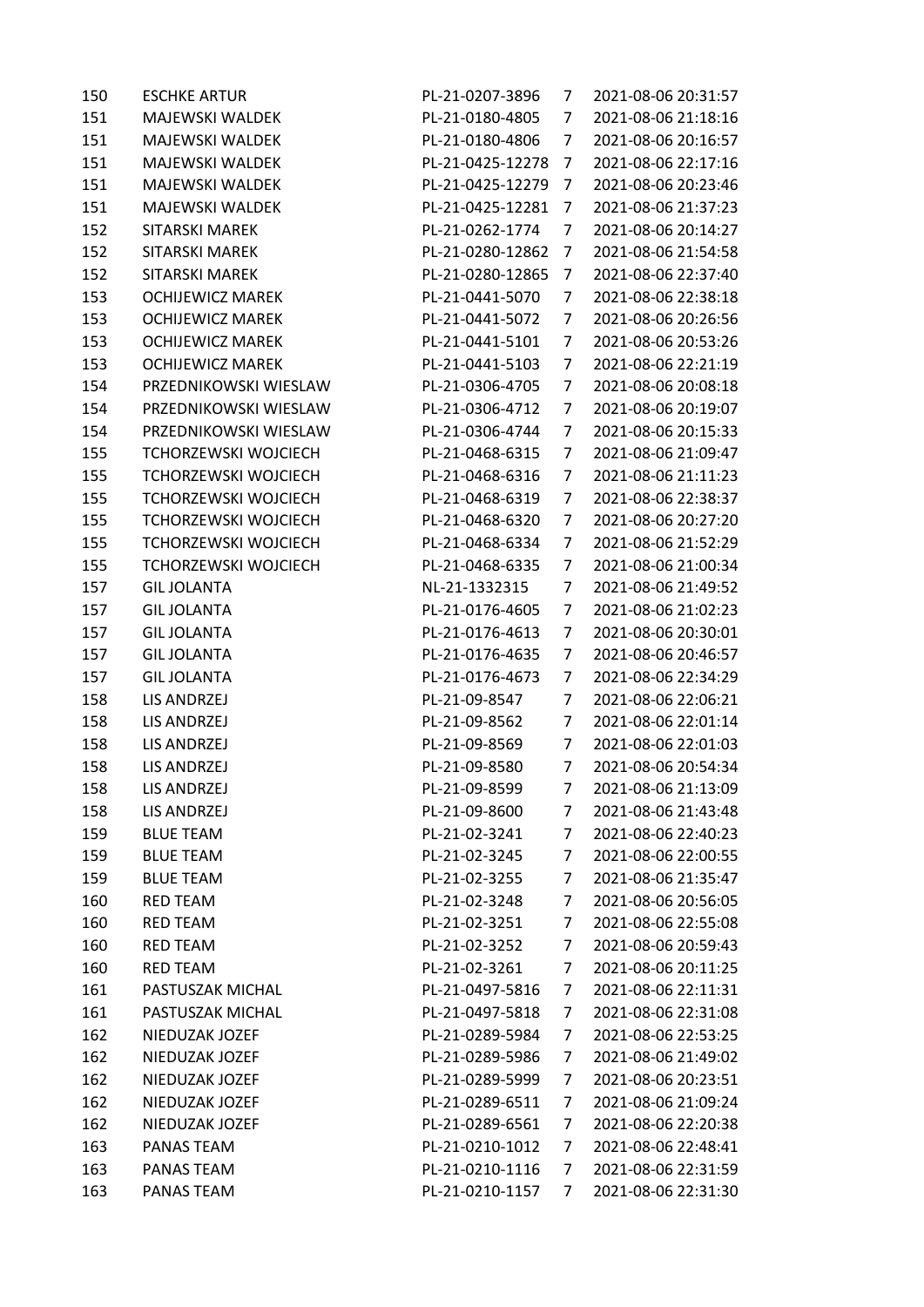| 163 | PANAS TEAM                  | PL-21-0210-1174  | 7              | 2021-08-06 20:25:48 |
|-----|-----------------------------|------------------|----------------|---------------------|
| 163 | PANAS TEAM                  | PL-21-0210-1177  | 7              | 2021-08-06 22:21:05 |
| 163 | PANAS TEAM                  | PL-21-0210-743   | 7              | 2021-08-06 22:00:11 |
| 164 | SYLWIA I DAREK ZYBURA 1     | PL-21-0211-3802  | 7              | 2021-08-06 21:01:11 |
| 164 | SYLWIA I DAREK ZYBURA 1     | PL-21-0211-3803  | 7              | 2021-08-06 21:52:19 |
| 164 | SYLWIA I DAREK ZYBURA 1     | PL-21-0211-3805  | 7              | 2021-08-06 22:34:17 |
| 165 | KAJKA                       | DV-21-7360-224   | 7              | 2021-08-06 22:15:32 |
| 165 | KAJKA                       | PL-21-0211-3042  | 7              | 2021-08-06 22:13:14 |
| 165 | KAJKA                       | PL-21-0211-3057  | 7              | 2021-08-06 20:14:07 |
| 166 | K&K                         | PL-21-0208-3973  | 7              | 2021-08-06 20:19:28 |
| 167 | <b>SMYK TOMASZ</b>          | PL-21-0497-2184  | 7              | 2021-08-06 21:18:25 |
| 167 | <b>SMYK TOMASZ</b>          | PL-21-0497-2185  | 7              | 2021-08-06 22:57:44 |
| 167 | <b>SMYK TOMASZ</b>          | PL-21-0497-2188  | 7              | 2021-08-06 21:41:29 |
| 167 | <b>SMYK TOMASZ</b>          | PL-21-0497-2195  | 7              | 2021-08-06 22:48:26 |
| 167 | <b>SMYK TOMASZ</b>          | PL-21-0497-2197  | 7              | 2021-08-06 20:40:48 |
| 168 | MAJCHER - BARAN TEAM        | PL-21-0230-105   | 7              | 2021-08-06 22:06:11 |
| 168 | <b>MAJCHER - BARAN TEAM</b> | PL-21-0230-131   | 7              | 2021-08-06 22:31:34 |
| 168 | <b>MAJCHER - BARAN TEAM</b> | PL-21-0230-168   | 7              | 2021-08-06 22:13:41 |
| 168 | <b>MAJCHER - BARAN TEAM</b> | PL-21-0230-178   | 7              | 2021-08-06 22:55:52 |
| 169 | <b>WASNIEWSKI - DOBIES</b>  | PL-21-0281-10701 | 7              | 2021-08-06 20:31:54 |
| 169 | <b>WASNIEWSKI - DOBIES</b>  | PL-21-0281-10712 | 7              | 2021-08-06 22:37:15 |
| 169 | <b>WASNIEWSKI - DOBIES</b>  | PL-21-0281-2162  | 7              | 2021-08-06 22:13:02 |
| 169 | <b>WASNIEWSKI - DOBIES</b>  | PL-21-0281-2176  | 7              | 2021-08-06 21:52:41 |
| 170 | ELZBIETA KAMIL LUKASZYK     | PL-21-0295-4032  | 7              | 2021-08-06 21:11:05 |
| 170 | ELZBIETA KAMIL LUKASZYK     | PL-21-0295-4038  | 7              | 2021-08-06 22:08:00 |
| 170 | ELZBIETA KAMIL LUKASZYK     | PL-21-0295-4432  | 7              | 2021-08-06 22:03:45 |
| 170 | ELZBIETA KAMIL LUKASZYK     | PL-21-0295-4439  | 7              | 2021-08-06 20:31:50 |
| 170 | ELZBIETA KAMIL LUKASZYK     | PL-21-0295-4440  | 7              | 2021-08-06 20:53:03 |
| 171 | STANCZAK DAMIAN             | PL-21-0239-13285 | 7              | 2021-08-06 22:31:53 |
| 171 | STANCZAK DAMIAN             | PL-21-0239-13286 | 7              | 2021-08-06 20:14:40 |
| 171 | STANCZAK DAMIAN             | PL-21-0239-13290 | $\overline{7}$ | 2021-08-06 22:37:04 |
| 172 | PIETRAS & DZIALAK           | PL-21-0287-4079  | $\overline{7}$ | 2021-08-06 22:58:25 |
| 172 | PIETRAS & DZIALAK           | PL-21-0314-7514  | 7              | 2021-08-06 21:46:55 |
| 172 | PIETRAS & DZIALAK           | PL-21-0498-2058  | 7              | 2021-08-06 22:10:43 |
| 172 | PIETRAS & DZIALAK           | PL-21-0498-2069  | 7              | 2021-08-06 22:37:25 |
| 172 | PIETRAS & DZIALAK           | PL-21-0498-2073  | 7              | 2021-08-06 22:54:24 |
| 173 | LOBODA ADAM                 | PL-21-033-1326   | 7              | 2021-08-06 20:42:32 |
| 174 | <b>KROPOP TOMASZ</b>        | PL-21-0432-11610 | 7              | 2021-08-06 20:24:39 |
| 174 | <b>KROPOP TOMASZ</b>        | PL-21-0432-11612 | 7              | 2021-08-06 22:51:24 |
| 175 | KALUZA TOMASZ 1             | PL-21-0498-6805  | 7              | 2021-08-06 21:01:02 |
| 175 | KALUZA TOMASZ 1             | PL-21-0498-6847  | 7              | 2021-08-06 22:39:05 |
| 175 | KALUZA TOMASZ 1             | PL-21-0498-6859  | 7              | 2021-08-06 20:21:34 |
| 175 | KALUZA TOMASZ 1             | PL-21-0498-6873  | 7              | 2021-08-06 23:32:14 |
| 176 | KALUZA TOMASZ 2             | PL-21-0498-6820  | 7              | 2021-08-06 22:30:44 |
| 176 | <b>KALUZA TOMASZ 2</b>      | PL-21-0498-6882  | 7              | 2021-08-06 20:31:11 |
| 177 | DLA GRAZYNKI 1              | PL-21-0425-8096  | 7              | 2021-08-06 22:37:37 |
| 177 | DLA GRAZYNKI 1              | PL-21-0425-8115  | 7              | 2021-08-06 22:54:55 |
| 177 | DLA GRAZYNKI 1              | PL-21-0425-8123  | 7              | 2021-08-06 22:37:49 |
| 177 | DLA GRAZYNKI 1              | PL-21-0425-8125  | 7              | 2021-08-06 22:23:11 |
| 177 | DLA GRAZYNKI 1              | PL-21-0425-8126  | 7              | 2021-08-06 22:36:57 |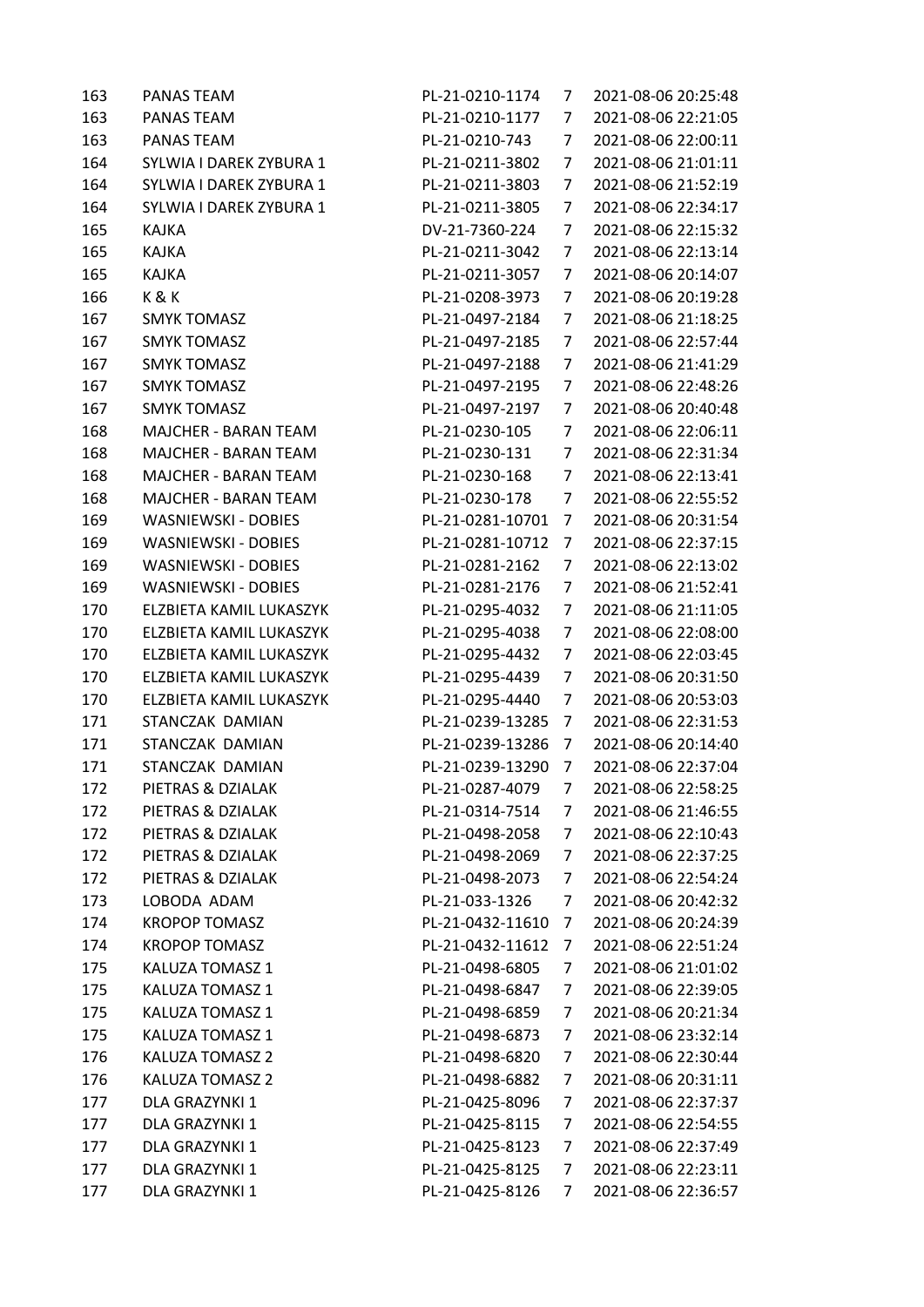| 177 | DLA GRAZYNKI 1               | PL-21-0425-8151 | 7              | 2021-08-06 22:42:24 |
|-----|------------------------------|-----------------|----------------|---------------------|
| 177 | DLA GRAZYNKI 1               | PL-21-0425-8160 | 7              | 2021-08-06 22:02:58 |
| 178 | DLA GRAZYNKI 2               | PL-21-0425-8103 | 7              | 2021-08-06 21:51:14 |
| 178 | DLA GRAZYNKI 2               | PL-21-0425-8116 | 7              | 2021-08-06 22:16:28 |
| 178 | DLA GRAZYNKI 2               | PL-21-0425-8128 | 7              | 2021-08-06 20:26:49 |
| 178 | DLA GRAZYNKI 2               | PL-21-0425-8132 | 7              | 2021-08-06 22:29:34 |
| 178 | DLA GRAZYNKI 2               | PL-21-0425-8149 | 7              | 2021-08-06 22:47:50 |
| 179 | WOLANIN - KOZLENIA           | PL-21-0248-9758 | 7              | 2021-08-06 22:13:50 |
| 179 | WOLANIN - KOZLENIA           | PL-21-0248-9759 | 7              | 2021-08-06 21:13:35 |
| 179 | <b>WOLANIN - KOZLENIA</b>    | PL-21-0436-6449 | 7              | 2021-08-06 20:30:17 |
| 180 | PALEGA-REMISZ                | PL-21-0153-1296 | 7              | 2021-08-06 20:05:12 |
| 180 | PALEGA-REMISZ                | PL-21-0153-972  | 7              | 2021-08-06 22:58:15 |
| 181 | DLA JOASI                    | PL-21-0208-5625 | 7              | 2021-08-06 22:58:03 |
| 181 | DLA JOASI                    | PL-21-0208-5632 | 7              | 2021-08-06 22:51:27 |
| 181 | DLA JOASI                    | PL-21-0208-5635 | 7              | 2021-08-06 22:48:05 |
| 181 | DLA JOASI                    | PL-21-0208-5639 | 7              | 2021-08-06 20:55:54 |
| 181 | <b>DLA JOASI</b>             | PL-21-0208-5642 | 7              | 2021-08-06 20:20:11 |
| 181 | DLA JOASI                    | PL-21-0208-5668 | 7              | 2021-08-06 22:54:15 |
| 182 | <b>LUBIARZ ROBERT</b>        | PL-21-0412-4703 | 7              | 2021-08-06 22:56:32 |
| 182 | <b>LUBIARZ ROBERT</b>        | PL-21-0412-4716 | 7              | 2021-08-06 20:07:42 |
| 182 | <b>LUBIARZ ROBERT</b>        | PL-21-0412-4721 | 7              | 2021-08-06 22:49:40 |
| 182 | <b>LUBIARZ ROBERT</b>        | PL-21-0412-4736 | 7              | 2021-08-06 22:16:01 |
| 183 | <b>AMELIA 5</b>              | PL-21-0424-8123 | 7              | 2021-08-06 22:51:49 |
| 183 | AMELIA 5                     | PL-21-0424-8127 | 7              | 2021-08-06 20:50:57 |
| 184 | <b>JACHOREK ZBIGNIEW 2</b>   | PL-21-0215-1882 | 7              | 2021-08-06 22:38:05 |
| 184 | <b>JACHOREK ZBIGNIEW 2</b>   | PL-21-0215-1883 | 7              | 2021-08-06 22:22:06 |
| 184 | <b>JACHOREK ZBIGNIEW 2</b>   | PL-21-0215-1884 | 7              | 2021-08-06 22:30:12 |
| 184 | <b>JACHOREK ZBIGNIEW 2</b>   | PL-21-0215-1891 | 7              | 2021-08-06 22:55:58 |
| 184 | <b>JACHOREK ZBIGNIEW 2</b>   | PL-21-0215-1893 | 7              | 2021-08-06 22:55:30 |
| 184 | <b>JACHOREK ZBIGNIEW 2</b>   | PL-21-0215-1898 | 7              | 2021-08-06 22:11:45 |
| 185 | SYLWIA I DAREK ZYBURA 2      | PL-21-0211-3810 | 7              | 2021-08-06 22:13:57 |
| 185 | SYLWIA I DAREK ZYBURA 2      | PL-21-0211-3815 | $\overline{7}$ | 2021-08-06 21:36:13 |
| 185 | SYLWIA I DAREK ZYBURA 2      | PL-21-0211-3816 | 7              | 2021-08-06 20:14:30 |
| 185 | SYLWIA I DAREK ZYBURA 2      | PL-21-0215-4983 | 7              | 2021-08-06 20:23:08 |
| 186 | <b>SPRYCHA LUKASZ</b>        | PL-21-0468-100  | 7              | 2021-08-06 22:01:08 |
| 187 | SEYKOPOL JERZY SERZYSKO      | PL-21-0482-2123 | 7              | 2021-08-06 20:16:02 |
| 188 | <b>GOZDUR TOMASZ</b>         | PL-21-0185-713  | 7              | 2021-08-06 22:00:39 |
| 188 | <b>GOZDUR TOMASZ</b>         | PL-21-0185-727  | 7              | 2021-08-06 22:33:45 |
| 189 | OLR POLISH MASTER KACPER MAK | PL-21-083-11420 | 7              | 2021-08-06 20:22:55 |
| 189 | OLR POLISH MASTER KACPER MAK | PL-21-083-11425 | 7              | 2021-08-06 22:52:45 |
| 190 | SZYDLOWIEC-PINCZOW           | PL-21-0183-9893 | 7              | 2021-08-06 20:50:01 |
| 191 | SZKOLNY-KROLIKOWSKI          | PL-21-0355-306  | 7              | 2021-08-06 20:41:11 |
| 191 | SZKOLNY-KROLIKOWSKI          | PL-21-0355-393  | 7              | 2021-08-06 20:16:53 |
| 192 | MIROSLAW OSOWSKI             | PL-21-0245-6918 | 7              | 2021-08-06 23:20:31 |
| 193 | PO RA PI                     | PL-21-0280-3119 | 7              | 2021-08-06 20:33:25 |
| 193 | PO RA PI                     | PL-21-0280-3124 | 7              | 2021-08-06 22:17:23 |
| 193 | PO RA PI                     | PL-21-0280-3130 | 7              | 2021-08-06 22:05:58 |
| 193 | PO RA PI                     | PL-21-0280-3137 | 7              | 2021-08-06 20:10:56 |
| 194 | KORALEWICZ BRACIA            | PL-21-0289-1778 | 7              | 2021-08-06 20:16:08 |
| 194 | KORALEWICZ BRACIA            | PL-21-0289-1784 | 7              | 2021-08-06 20:56:16 |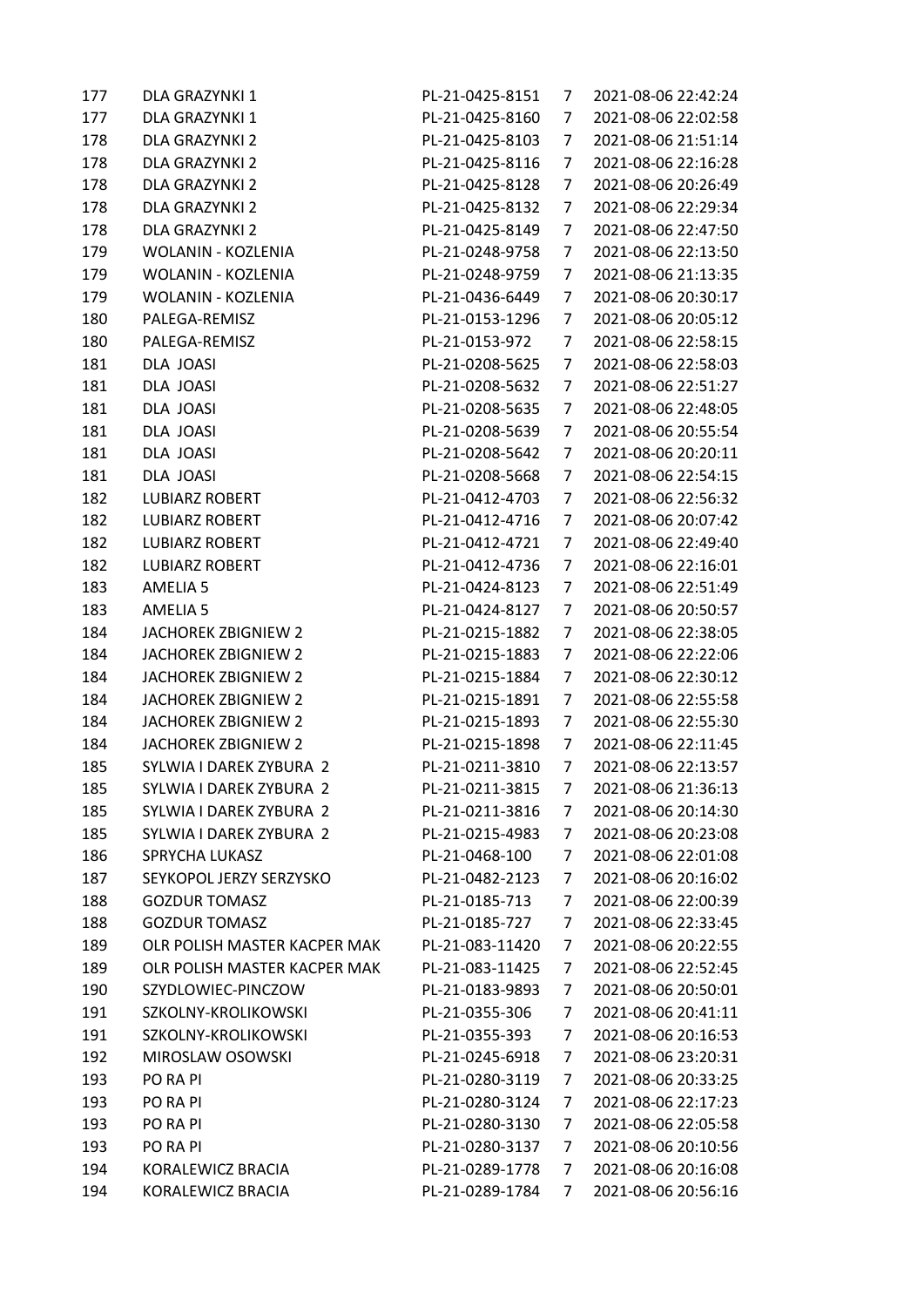| 194 | KORALEWICZ BRACIA           | PL-21-0289-1825  | 7              | 2021-08-06 21:35:35 |
|-----|-----------------------------|------------------|----------------|---------------------|
| 194 | KORALEWICZ BRACIA           | PL-21-0289-1845  | 7              | 2021-08-06 20:20:46 |
| 194 | KORALEWICZ BRACIA           | PL-21-0289-1848  | 7              | 2021-08-06 22:53:58 |
| 194 | KORALEWICZ BRACIA           | PL-21-0289-1881  | 7              | 2021-08-06 21:02:12 |
| 195 | RAF-KAR                     | PL-21-0183-2782  | 7              | 2021-08-06 20:29:09 |
| 195 | RAF-KAR                     | PL-21-0183-2926  | 7              | 2021-08-06 22:00:47 |
| 195 | RAF-KAR                     | PL-21-0183-2982  | 7              | 2021-08-06 20:30:13 |
| 195 | RAF-KAR                     | PL-21-0183-2991  | 7              | 2021-08-06 20:07:10 |
| 196 | PITAS M.M.-MAJCHER K.TEAM   | PL-21-0315-8549  | 7              | 2021-08-06 21:45:35 |
| 196 | PITAS M.M.-MAJCHER K.TEAM   | PL-21-0315-8560  | 7              | 2021-08-06 20:14:19 |
| 196 | PITAS M.M.-MAJCHER K.TEAM   | PL-21-0315-9802  | 7              | 2021-08-06 20:48:32 |
| 196 | PITAS M.M.-MAJCHER K.TEAM   | PL-21-0315-9813  | 7              | 2021-08-06 20:14:15 |
| 196 | PITAS M.M.-MAJCHER K.TEAM   | PL-21-0315-9994  | 7              | 2021-08-06 22:12:59 |
| 198 | KOPACZ ADAM TOMASZ 1        | PL-21-0317-4555  | 7              | 2021-08-06 21:10:24 |
| 198 | KOPACZ ADAM TOMASZ 1        | PL-21-0317-4560  | 7              | 2021-08-06 22:33:56 |
| 198 | KOPACZ ADAM TOMASZ 1        | PL-21-0317-4561  | 7              | 2021-08-06 22:55:13 |
| 198 | KOPACZ ADAM TOMASZ 1        | PL-21-0317-4562  | 7              | 2021-08-06 21:54:28 |
| 198 | KOPACZ ADAM TOMASZ 1        | PL-21-0317-4567  | 7              | 2021-08-06 20:13:55 |
| 198 | KOPACZ ADAM TOMASZ 1        | PL-21-0317-4571  | 7              | 2021-08-06 20:17:26 |
| 199 | <b>KOPACZ ADAM TOMASZ 2</b> | PL-21-0317-4553  | 7              | 2021-08-06 20:27:28 |
| 199 | KOPACZ ADAM TOMASZ 2        | PL-21-0317-4556  | 7              | 2021-08-06 22:32:12 |
| 199 | KOPACZ ADAM TOMASZ 2        | PL-21-0317-4559  | 7              | 2021-08-06 21:53:47 |
| 199 | KOPACZ ADAM TOMASZ 2        | PL-21-0317-4563  | 7              | 2021-08-06 20:17:28 |
| 199 | KOPACZ ADAM TOMASZ 2        | PL-21-0317-4566  | 7              | 2021-08-06 21:34:37 |
| 199 | KOPACZ ADAM TOMASZ 2        | PL-21-0317-4570  | 7              | 2021-08-06 21:12:24 |
| 200 | MAZUR KAZIMIERZ             | PL-21-0215-7020  | 7              | 2021-08-06 22:00:19 |
| 200 | <b>MAZUR KAZIMIERZ</b>      | PL-21-0215-7026  | 7              | 2021-08-06 22:00:29 |
| 200 | <b>MAZUR KAZIMIERZ</b>      | PL-21-0215-7027  | 7              | 2021-08-06 20:07:13 |
| 201 | <b>WAJSZCZUK RYSZARD</b>    | PL-21-0215-1132  | 7              | 2021-08-06 20:15:31 |
| 201 | <b>WAJSZCZUK RYSZARD</b>    | PL-21-0215-1138  | 7              | 2021-08-06 22:21:00 |
| 201 | <b>WAJSZCZUK RYSZARD</b>    | PL-21-0215-1139  | 7              | 2021-08-06 22:11:12 |
| 201 | WAJSZCZUK RYSZARD           | PL-21-0215-1483  | $\overline{7}$ | 2021-08-06 20:11:39 |
| 201 | <b>WAJSZCZUK RYSZARD</b>    | PL-21-0215-1485  | 7              | 2021-08-06 20:33:42 |
| 201 | <b>WAJSZCZUK RYSZARD</b>    | PL-21-0215-1486  | 7              | 2021-08-06 20:36:22 |
| 202 | POPOWSKA MONIKA             | PL-21-014-5762   | 7              | 2021-08-06 20:43:32 |
| 202 | POPOWSKA MONIKA             | PL-21-014-5766   | 7              | 2021-08-06 22:32:22 |
| 202 | POPOWSKA MONIKA             | PL-21-014-5768   | 7              | 2021-08-06 22:03:17 |
| 202 | POPOWSKA MONIKA             | PL-21-014-5779   | 7              | 2021-08-06 21:43:42 |
| 202 | POPOWSKA MONIKA             | PL-21-014-5789   | 7              | 2021-08-06 20:11:32 |
| 203 | <b>OLIVIER KRAWCZAK</b>     | PL-21-07-11727   | 7              | 2021-08-06 20:14:37 |
| 204 | <b>SCHULZ TEAM</b>          | PL-21-0217-201   | 7              | 2021-08-06 22:11:56 |
| 204 | <b>SCHULZ TEAM</b>          | PL-21-0217-218   | 7              | 2021-08-06 20:51:21 |
| 204 | <b>SCHULZ TEAM</b>          | PL-21-0217-230   | 7              | 2021-08-06 20:41:08 |
| 205 | <b>KROLICZAK JANUSZ</b>     | PL-21-021-6086   | 7              | 2021-08-06 21:57:27 |
| 205 | <b>KROLICZAK JANUSZ</b>     | PL-21-021-6087   | 7              | 2021-08-06 20:44:46 |
| 206 | <b>DOMAN</b>                | PL-21-0452-11559 | 7              | 2021-08-06 20:48:04 |
| 206 | <b>DOMAN</b>                | PL-21-0452-11565 | 7              | 2021-08-06 21:11:33 |
| 206 | <b>DOMAN</b>                | PL-21-0452-11573 | 7              | 2021-08-06 20:32:46 |
| 206 | <b>DOMAN</b>                | PL-21-0452-11666 | 7              | 2021-08-06 21:57:16 |
| 207 | C.K.                        | PL-21-0211-421   | 7              | 2021-08-06 20:33:51 |